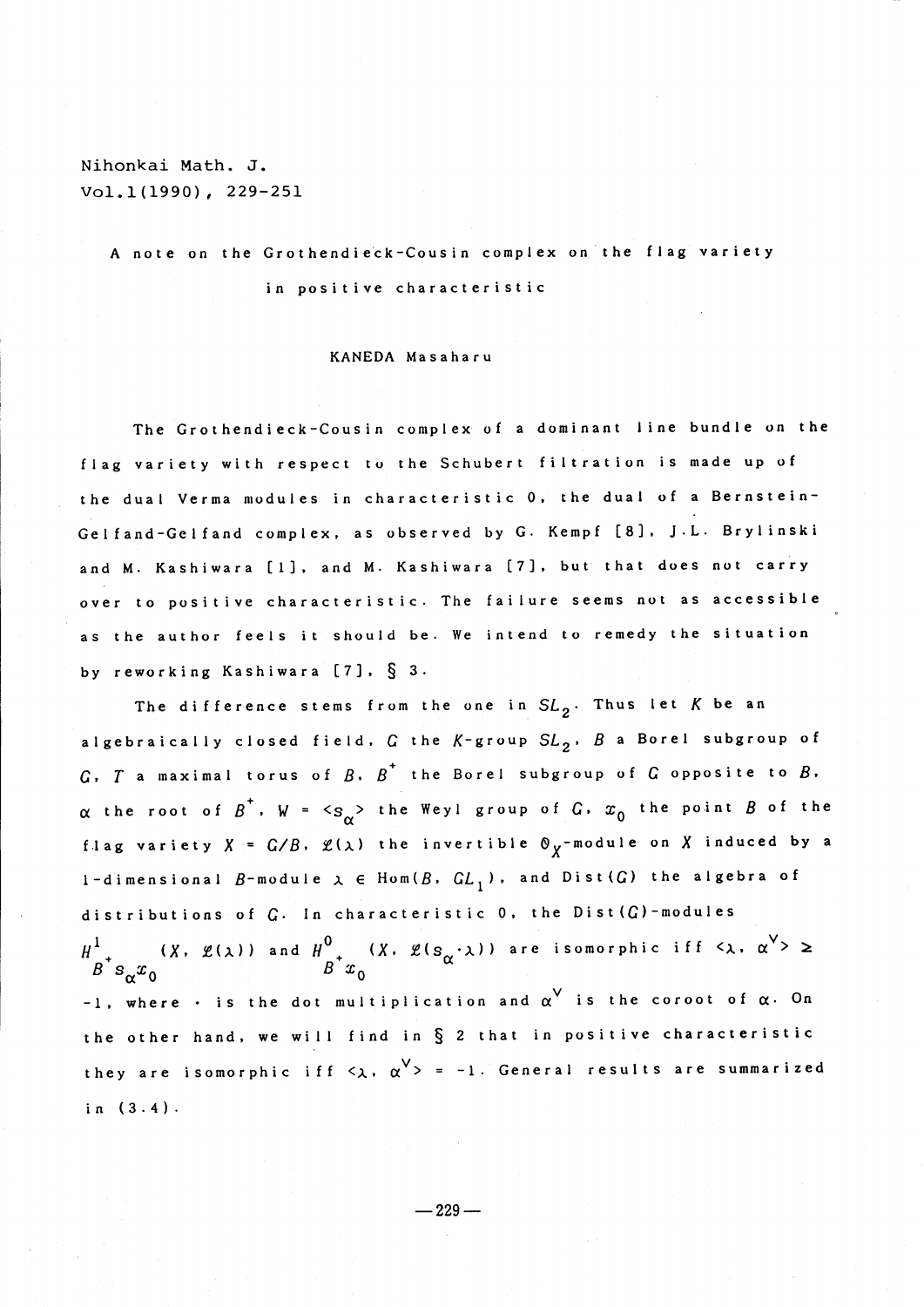In what follows  $K$  will denote an algebraically closed field of positive characteristic  $p, G$  a simply connected semisimple algebraic group over  $K$ ,  $B$  a Borel subgroup of  $G$ , and  $X$  the flag variety  $G/B$ .

The author is grateful to the referee for <sup>a</sup> helpful comment. The work was supported in part by <sup>a</sup> Grant in Aid for Scientific Research. Ministry of Education.

## $\S$  1

In this section we recall some generalities on the Grothendieck-Cousin complex of a  $G$ -linearized sheaf on  $X$  from Kempf [9] and on the representation theory of algebraic groups from Jantzen [61.

(1.1) We fix an action  $\sigma$  :  $X \times G \longrightarrow X$  of  $G$  on  $X$  given by

(1.1) We fix an action 
$$
\sigma : X \times G
$$
 —  
(1)  $(x, g) \longmapsto g^{-1}x$ .

For a locally free  $\sigma_{\chi}$ -module  $\delta$  let  $q : V(\delta) \longrightarrow X$  be the vectorial fibration of  $\delta$  on  $X$  [3]. (9.4.9). A  $G$ -linearization of  $\delta$  is a G-action  $\sigma_{\mathcal{E}}$  :  $V(\delta) \times G \longrightarrow V(\delta)$  on  $V(\delta)$  making the fibration  $q$ G-equivariant such that  $\sigma_{\hat{\mathcal{S}}}(\_\$ , g) induces a K-linear isomorphism from the geometric fibre over  $x$  onto the geometric fibre over  $g^{-1}x$  for each  $g \in G(K)$  and  $x \in X(K)$ . It induces an  $\Theta_{\chi}$ -homomorphism

$$
\text{(2)} \quad \delta \longrightarrow \sigma_* p_{\chi}^* \delta.
$$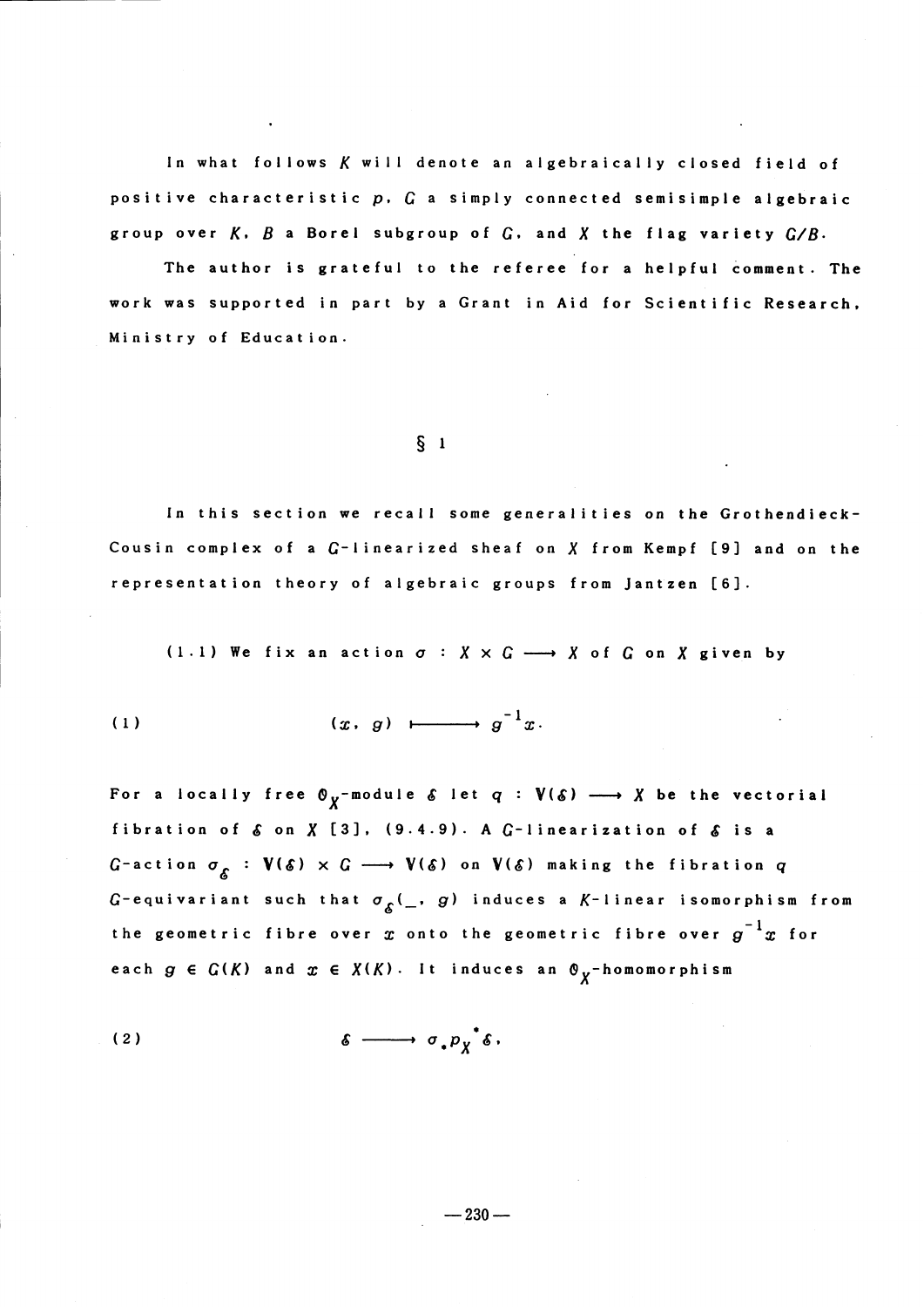where  $p_{X} : X \times G \longrightarrow X$  is the natural map. In particular, the fibration  $V(\mathbb{O}_X) \longrightarrow X$  is isomorphic to

(3) 
$$
X \times A^1 \longrightarrow X
$$
 via  $(x, \xi) \longmapsto x$ 

and admits a unique  $G$ -linearization given by

(4) 
$$
X \times \mathbb{A}^1 \times G \longrightarrow X \times \mathbb{A}^1
$$
 via  $(x, \xi, g) \longmapsto (g^{-1}x, \xi)$ 

Let  $H$  be a closed subgroup of  $G$ .  $F$  the Frobenius morphism on  $H$ . and  $H_{\mathbf{m}}$  = ker  $F^{\mathcal{F}}$ ,  $r$   $\in$   $\mathbb{N}$ , a closed infinitesimal normal subgroup scheme of  $H$  called the  $r^{-}$ th Frobenius kernel of  $H$ . Let Dist  $(H)$  be the algebra of distributions on  $H$  [6]. (1.7.7). Then

(5) 
$$
\operatorname{Dist}(H) = \frac{\operatorname{lim}}{r} \operatorname{Dist}(H_T).
$$

The  $G_{r}$ -linearization of  $\epsilon$  obtained from its  $G$ -linearization by restriction induces like (2) a system of compatible  $\sigma_{\chi}$ -homomorphisms



which defines a structure of Dist(G)-module on  $\delta$ . In particular,  $\sigma_{\chi}$ is a  $Dist(G)$  -module and the  $\mathcal{O}_X$  -module structure on  $\delta$  is compatible with the Dist  $(G)$  -actions. We will call such an  $\sigma_{X}$ -module an  $\sigma_{X}^{-}$ Dist $(G)$  -module.

 $-231-$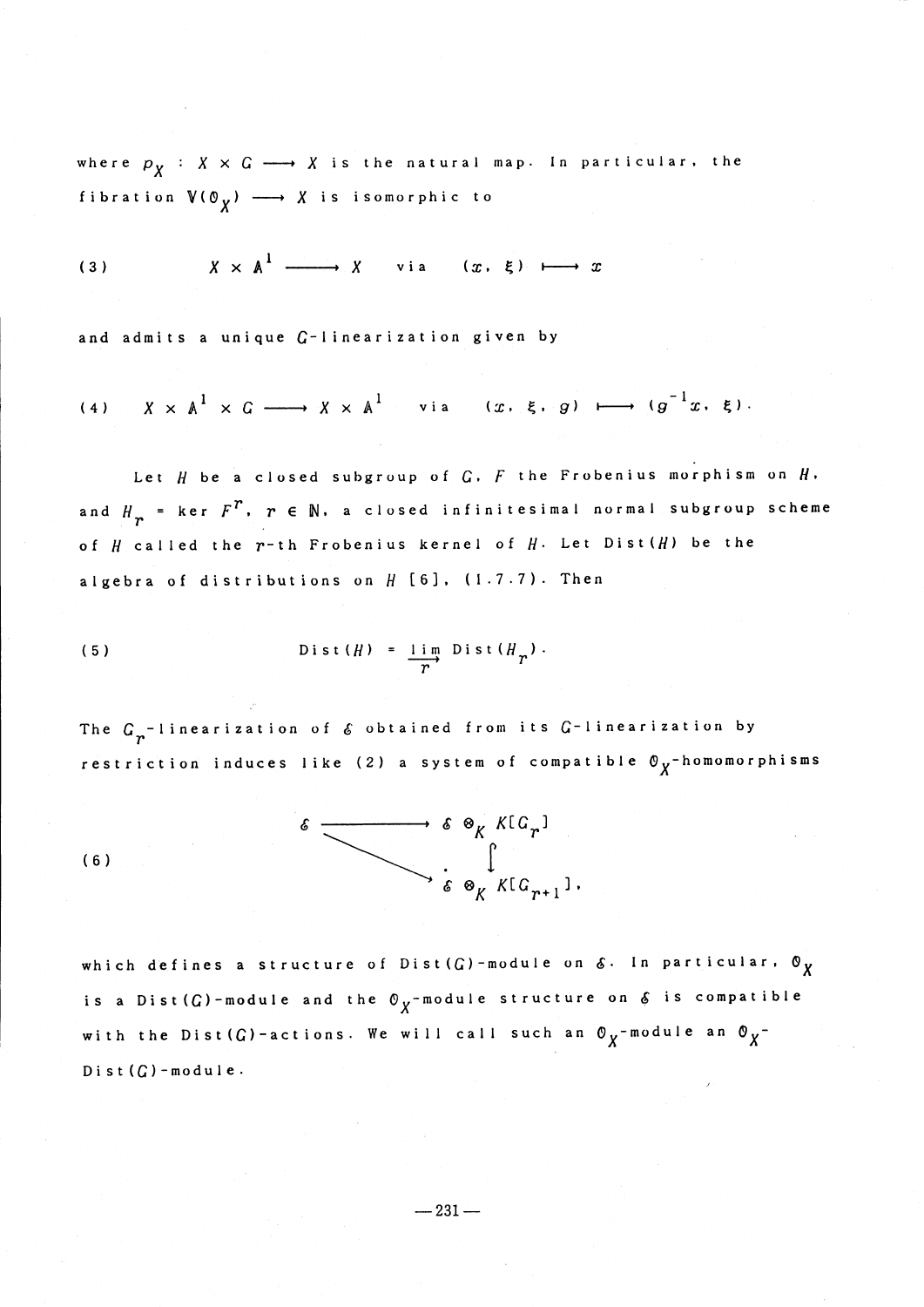(1.2) Let  $Z_{1}$ ,  $Z_{2}$  be closed subsets of  $X$  with  $Z_{1} \supseteq Z_{2}$ . Define a functor  $\Gamma_{Z_1/Z_2}(\chi, -)$  from the category of abelian sheaves on  $\chi$  into the category of abelian groups by the category of abelian<br>
(1)  $\begin{array}{c} \mathcal{F} \\ \mathcal{F} \end{array}$ 

$$
(1) \t\t\t\t\t\t\mathcal{F} \longmapsto \Gamma_{Z_1}(X, \mathcal{F})/\Gamma_{Z_2}(X, \mathcal{F}).
$$

where  $\Gamma_{Z_{\cal P}}^{\bullet}$  (X, F) is the set of global sections of F with support contained in  $Z_{\bm{i}}$ . We denote by  $H^{ \bm{i}}_{Z_{\bm{1}}/Z_{\bm{2}}}(X.$   $\bm{\mathcal{F}})$  the  $\bm{i}$ -th cohomology group of the complex  $\Gamma_{Z_{1}/Z_{2}}(\chi, g^{*}(\mathcal{F}))$  for the Godement resolution  $\mathcal{F} \longrightarrow \mathcal{G}'(\mathcal{F})$  of  $\mathcal{F}$ .

In the notation of (1.1) each cohomology group  $H_{Z_{1}}^{i}/Z_{2}^{i}(\chi, \delta)$  of the G-linearized  $\sigma_{\chi}$ -module  $\delta$  inherits the structure of  $\Gamma(X, \ \sigma_{\chi})$ -Dist  $(G)$ -module. If  $Z_{1}$  and  $Z_{2}$  are both  $H$ -invariant, then  $H_{Z_{1}}^{i}/Z_{2}^{i}(\chi, \delta)$ comes from  $(1.1.2)$  equipped with a structure of  $H$ -module, which in turn makes  $H^{i}_{Z_{1}/Z_{0}}$   $(X, \delta)$  into a Dist  $(H)$  -module in a natural way. That, however, coincides with the  $Dist(H)$  -module structure obtained from the Dist (G)-module structure on  $H_{Z_{1}}^{i}/Z_{2}^{(X_{i}+\delta)}$  by restriction. We will call such a module a  $Dist(G)-H$  -module.

A filtration  $|Z| = (Z_{0} = X \supset Z_{1} \supset Z_{2} \supset ... )$  of X by closed subsets gives rise to a complex of  $\Gamma(X, \Theta_{\chi})$ -Dist(G)-modules

$$
(2) \tH_{Z_0/Z_1}^0(X, \delta) \longrightarrow H_{Z_1/Z_2}^1(X, \delta) \longrightarrow \cdots
$$

called the global Grothendieck-Cousin complex of the G-linearized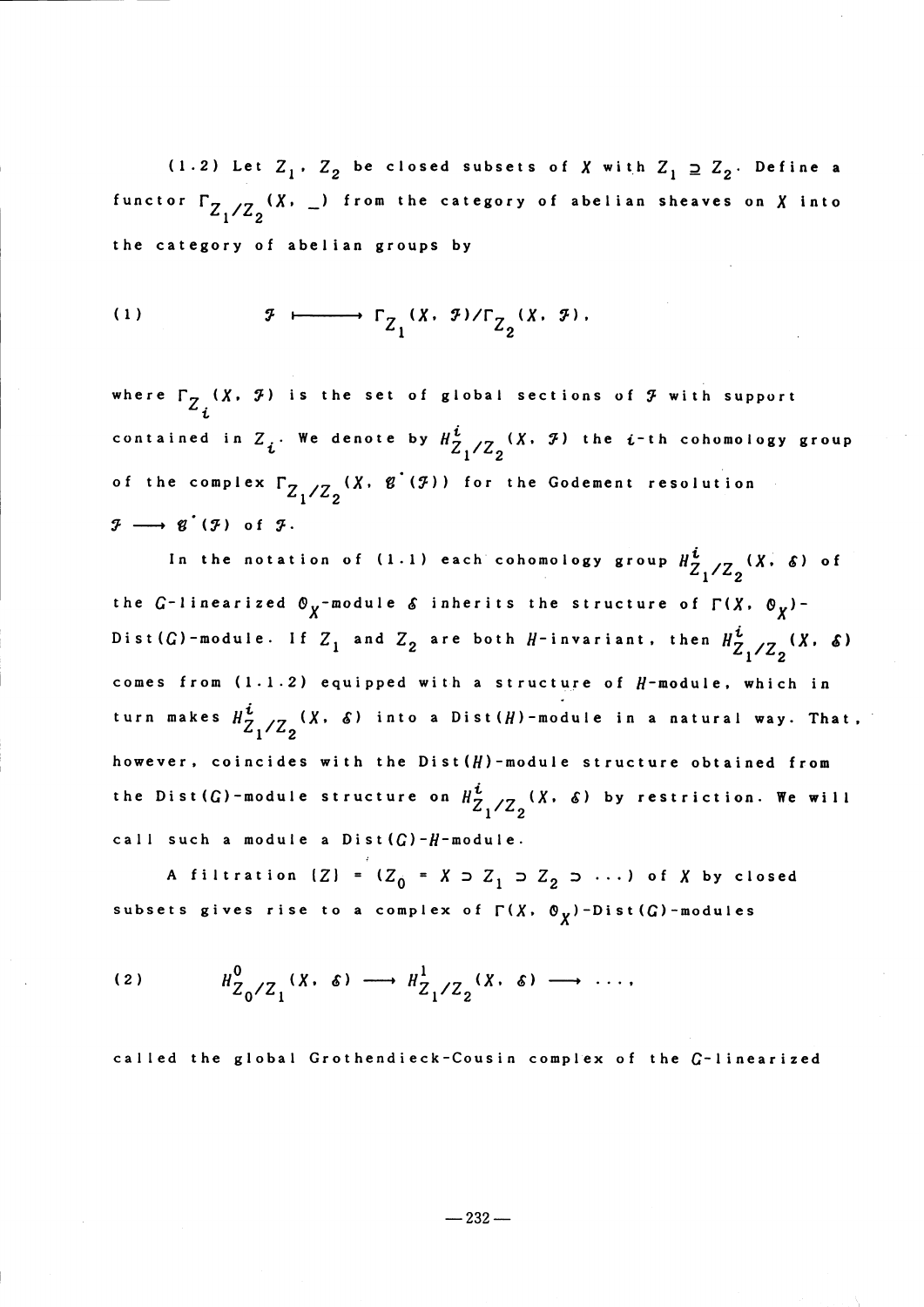$\sigma_{X}$ -module  $\delta$  with respect to the filtration  $\{Z\}$ . In case the filtration is  $H$ -invariant the complex (2) is also  $H$ -linear.

All the above can be sheafified to yield <sup>a</sup> complex of  $H-1$  inearized  $\mathcal{O}_{Y}-D$  ist  $(G)$  -modules

$$
\kappa^0_{Z_0/Z_1}(\delta) \longrightarrow \kappa^1_{Z_1/Z_2}(\delta) \longrightarrow \cdots
$$

called the local Grothendieck-Cousin complex of the  $G$ -linearized  $\mathcal{O}_{\chi^{-}}$ module  $\delta$  with respect to the  $H$ -invariant filtration  $\{Z\}$  . We have

(4) 
$$
\mathcal{H}_{Z_1/Z_2}^i(\delta) \text{ is quasicoherent } \forall i \in \mathbb{N}.
$$

and in an open subset  $V$  of  $X$ 

(5) 
$$
\Gamma(V, \mathcal{H}_{Z_1/Z_2}^i(\delta)) \simeq \mathcal{H}_{Z_1 \cap V/Z_2 \cap V}^i(V, \delta)
$$
 as  $\Gamma(V, \mathcal{O}_X)$ -Dist(G)-modules.

(1.3) Let  $X(B)$  =  $\text{Hom}(B, GL_{1})$ . It forms an abelian group under the multiplication which we will write additively. For  $\lambda \in X(B)$  we will abuse the notation and denote by the same letter <sup>a</sup> l-dimensional  $B$ -module affording  $\lambda$ . Define an invertible sheaf  $\mathscr{L}(\lambda)$  on X by

(1) 
$$
\Gamma(V, \mathcal{L}(\lambda)) =
$$
  
(1) 
$$
\int_{\mathcal{L}} (f \in Mor(\pi^{-1}V, \lambda) | f(gb) = \lambda(b^{-1})f(g) \times g \in G, b \in B) \times V \in Top X.
$$

where  $\pi : G \longrightarrow X$  is the natural map. Let  $x_{0}$  be the point  $B$  in X and let  $G$   $\times^{B}$   ${}$  be the quotient of  $G$   $\times$   ${}$   ${}$  by the  $B$ -action

$$
-233-
$$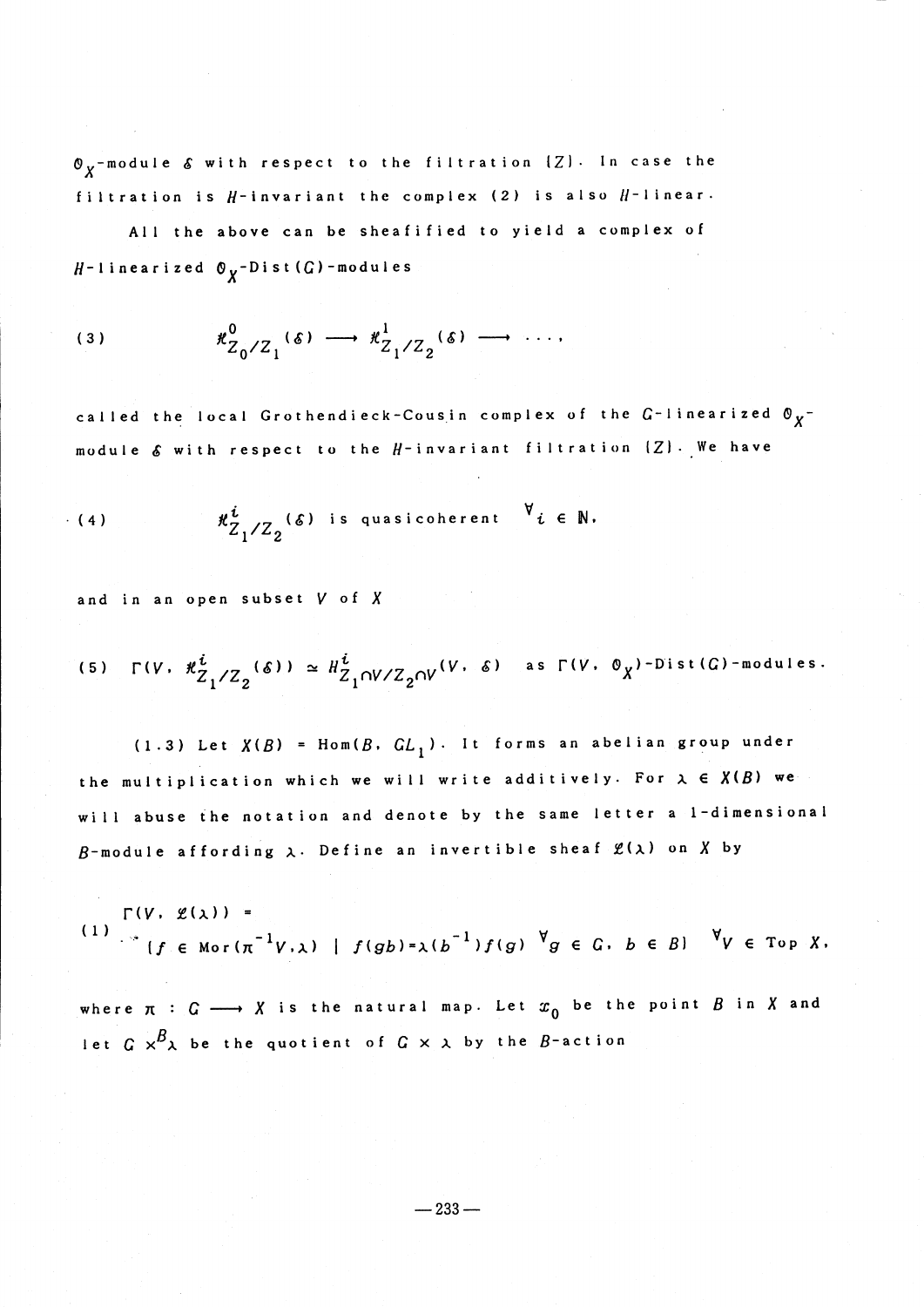(2) 
$$
(g, \xi) \longmapsto (gb, b^{-1}\xi), b \in B.
$$

Then the fibration 
$$
V(g(\lambda)) \longrightarrow X
$$
 is isomorphic to  
\n(3)  $G \times^{B}(-\lambda) \longrightarrow X$  via  $[g, \xi] \longmapsto gx_0$ .

and the invertible sheaf  $\mathfrak{L}(\lambda)$  admits a unique G-linearization given by the following commutative diagram

(4) 
$$
(G \times^{B}(-\lambda)) \times G
$$
  $(fg^{-1}, g) \longmapsto [g^{-1}g^{-1}, \xi] \times^{B}(-\lambda)$   
\n $\downarrow$   $(g \cdot x_0, g) \longmapsto g^{-1}g \cdot x_0$   
\n $\downarrow$   $x \times G$ 

where  $[g, \xi]$  is the  $B$ -orbit through  $(g, \xi)$ .

Let  $T$  be a maximal torus of  $B$ ,  $R$  the root system of  $G$  relative to  $T$ ,  $R^{{^+}}$  the positive system of  $R$  such that the roots of  $B$  are  $-R^{{^+}}$ ,  $\Delta$ the simple system of  $R^{+}$ . We denote by  $U_{\alpha}$  the root subgroup of  $G$ associated with the root  $\alpha$ . Put  $X(B)^{+}$  =  $\{ \lambda \in X(B) \mid \langle \lambda, \, \alpha^{\vee} \rangle \geq 0 \quad {}^{\forall} \alpha \in \Delta \}.$  where  $\alpha^{\vee}$  is the coroot of  $\alpha.$  Let  $W = N_G(T)/T$  the Weyl group of  $G$ ,  $s_{\alpha} \in W$  the reflection associated with  $\alpha \in R$ , and let  $t : W \longrightarrow N$  the length function with respect to the simple reflexions  $s_{\alpha}^{},\alpha\,\in\,\Delta.$  Put  $\rho$  =  $\frac{1}{2}\quad\sum_{+}\alpha.$  Besides the usual action of  $W$  on  $X(B)$  we define the dot action by

$$
(5) \t\t\t w \cdot \lambda = w(\lambda + \rho) - \rho.
$$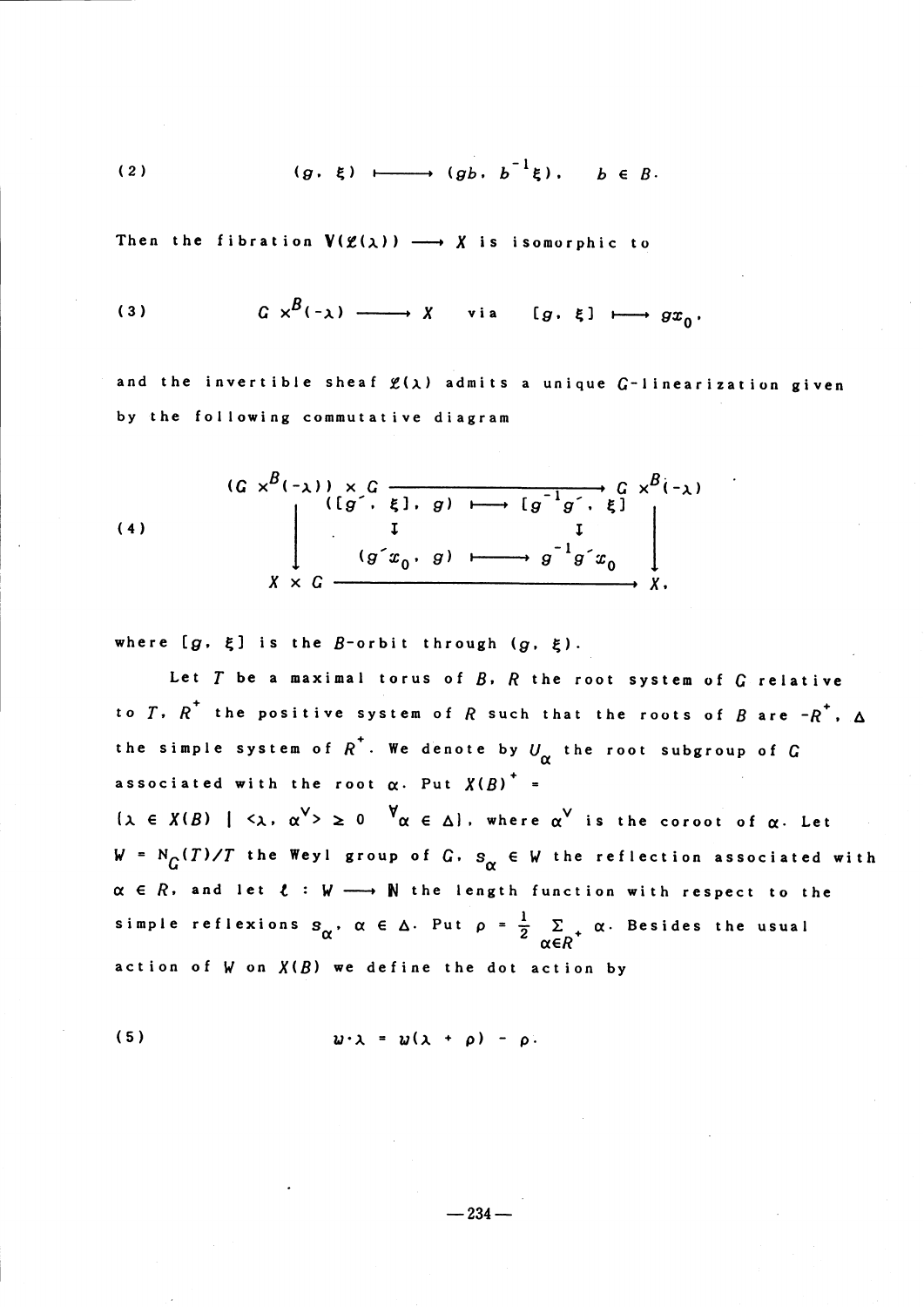Let  $B^{+}$  be the Borel subgroup of  $G$  opposite to  $B$  and  $U^{+}$  its unipotent radical. From the Bruhat decomposition  $X$  =  $\stackrel{\cdot}{\cup}$   $B^{+}wx_{0}$  we get a  $w \in W$ filtration of  $X$  by closed subsets

(6) 
$$
Z_{i} = \bigcup_{\substack{w \in W \\ \ell(w) = i}} \overline{B^{+}wx_{0}}, \qquad i \in \mathbb{N}.
$$

called the Schubert filtration of X. For each  $\lambda \in X(B)$  the filtration yields a global (resp. local) Grothendieck-Cousin complex of  $\mathfrak{L}(\lambda)$ consisting of  $\Gamma$ (X,  $\Phi$ <sub>X</sub>)-Dist(G)-B<sup>+</sup>- (resp. B<sup>+</sup>-linearized  $\Phi$ <sub>X</sub>-Dist(G)-) modules. In particular,

$$
H_{Z_{i}/Z_{i+1}}^{i}(\chi, g(\chi)) \simeq
$$
  
\nII  $H_{i}^{i}(\chi, g(\chi))$  as  $\Gamma(\chi, \theta_{\chi})$ -Dist $(G)-B^{+}$ -modules.  
\n $u \in W B^{+} w x_{0}$   
\n $\ell(w) = i$ 

We have for each  $w \in W$  and  $i \in \mathbb N \searrow \ell(w)$ 

$$
(8) \tHt0 (X, \mathscr{L}(\lambda)) = 0
$$

and

$$
\mathcal{H}^{i}_{\stackrel{\sim}{B}^+ \mathcal{U} \mathcal{X}_0} (\mathcal{L}(\lambda)) = 0.
$$

The local (resp. global) Grothendieck-Cousin complex of  $\mathcal{L}(\lambda)$  with

$$
-235-
$$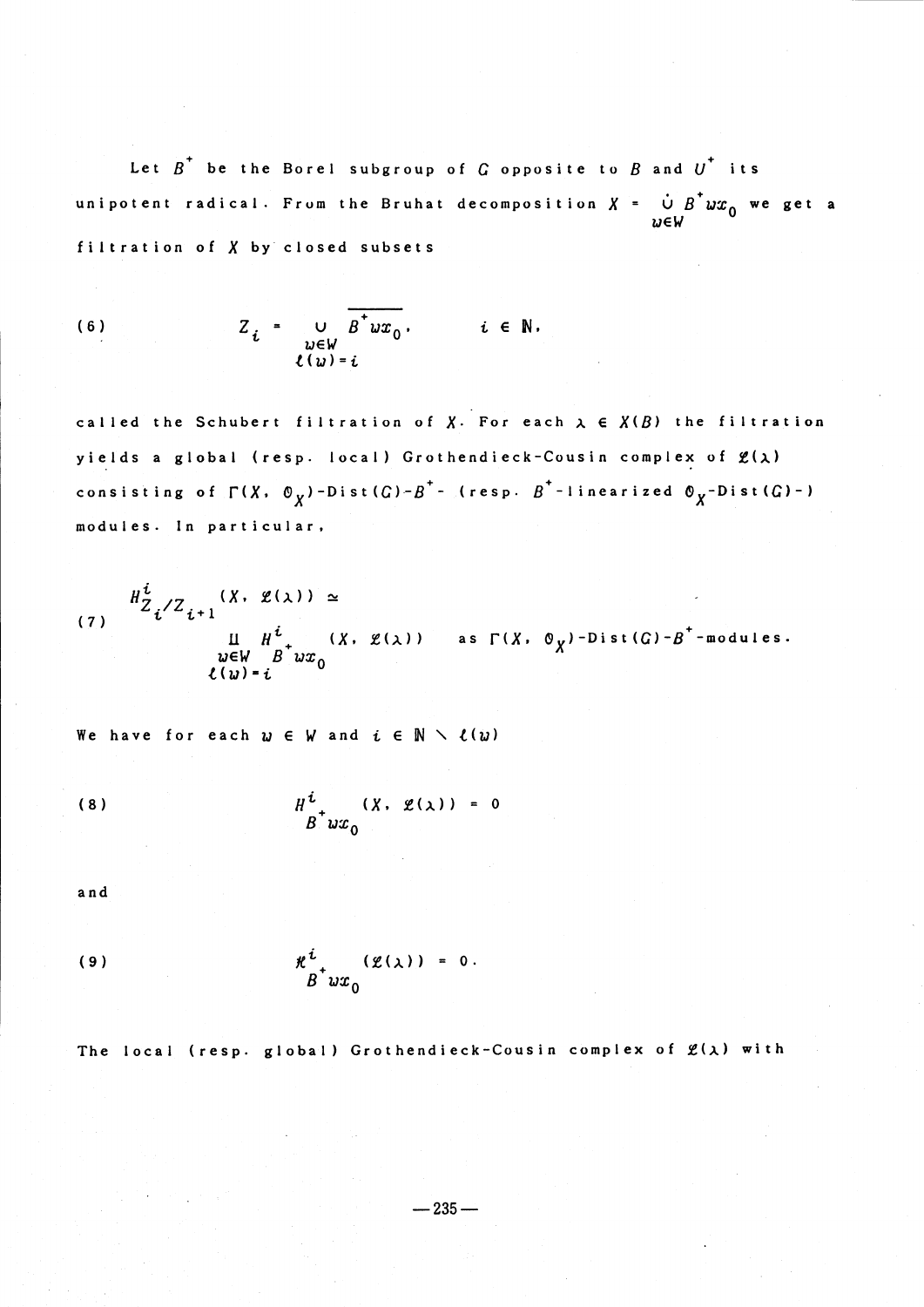respect to the Schubert filtration gives a resolution of  $\mathfrak{L}(\lambda)$  (resp.  $\Gamma(X, \mathcal{L}(\lambda))$  in case  $\lambda + \rho \in X(B)^{+}$ ).

Let  $P_{\alpha} = B \cup Bs_{\alpha}B$ .  $P_{\alpha}^{+} = B^{+} \cup B^{+}s_{\alpha}B^{+}$  be the minimal parabolic subgroups of  $G$  associated with  $\alpha \in \Delta$ , and  $U_{\alpha}^{+}$  the unipotent radical of  $P_{\alpha}^{+}$ . Then there is a short exact sequence of  $\Gamma(X. \ \mathcal{O}_{X})$ -Dist $(G)-U_{\alpha}^{+}$ modules

$$
\begin{array}{ccccccc}\n & 0 & \longrightarrow & \Gamma(s_{\alpha}\beta^{+}x_{0} & \ell(\lambda)) & \longrightarrow \\
 & & & & & & \\
 & & & & & & \\
 & & & & & & & \\
 & & & & & & & \\
 & & & & & & & \\
 & & & & & & & \\
 & & & & & & & & \\
 & & & & & & & & \\
 & & & & & & & & & \\
 & & & & & & & & & \\
 & & & & & & & & & & \\
 & & & & & & & & & & \\
 & & & & & & & & & & & \\
 & & & & & & & & & & & \\
 & & & & & & & & & & & & \\
 & & & & & & & & & & & & \\
 & & & & & & & & & & & & \\
 & & & & & & & & & & & & & \\
 & & & & & & & & & & & & & \\
 & & & & & & & & & & & & & \\
 & & & & & & & & & & & & & \\
 & & & & & & & & & & & & & \\
 & & & & & & & & & & & &
$$

(1.4) Let  $J$  be a closed connected subgroup of  $G$  and  $E$  a  $J$ -module. For a  $K$ -subspace  $E^{\sim}$  of  $E$ 

(1)  $E^{\uparrow}$  forms a J-submodule of  $E$  iff it is a Dist  $(J)$  -submodule.

Also for another  $J$ -module  $E^{\sim}$ 

(2) 
$$
\text{Hom}_{I}(E, E^{\text{-}}) = \text{Hom}_{D,\text{ist}(I)}(E, E^{\text{-}}).
$$

Now let  $M$  be a Dist  $(G)$ -T-module. It admits a decomposition into the weight subspaces:

(3) \$H\$ . \$\lambda\in X(B)UH\_{\lambda}\$ .

where  $M_{\lambda}$  = { $m \in M$  |  $tm$  =  $\lambda(t)$  $m$   $\forall$   $t \in T$ }. We also have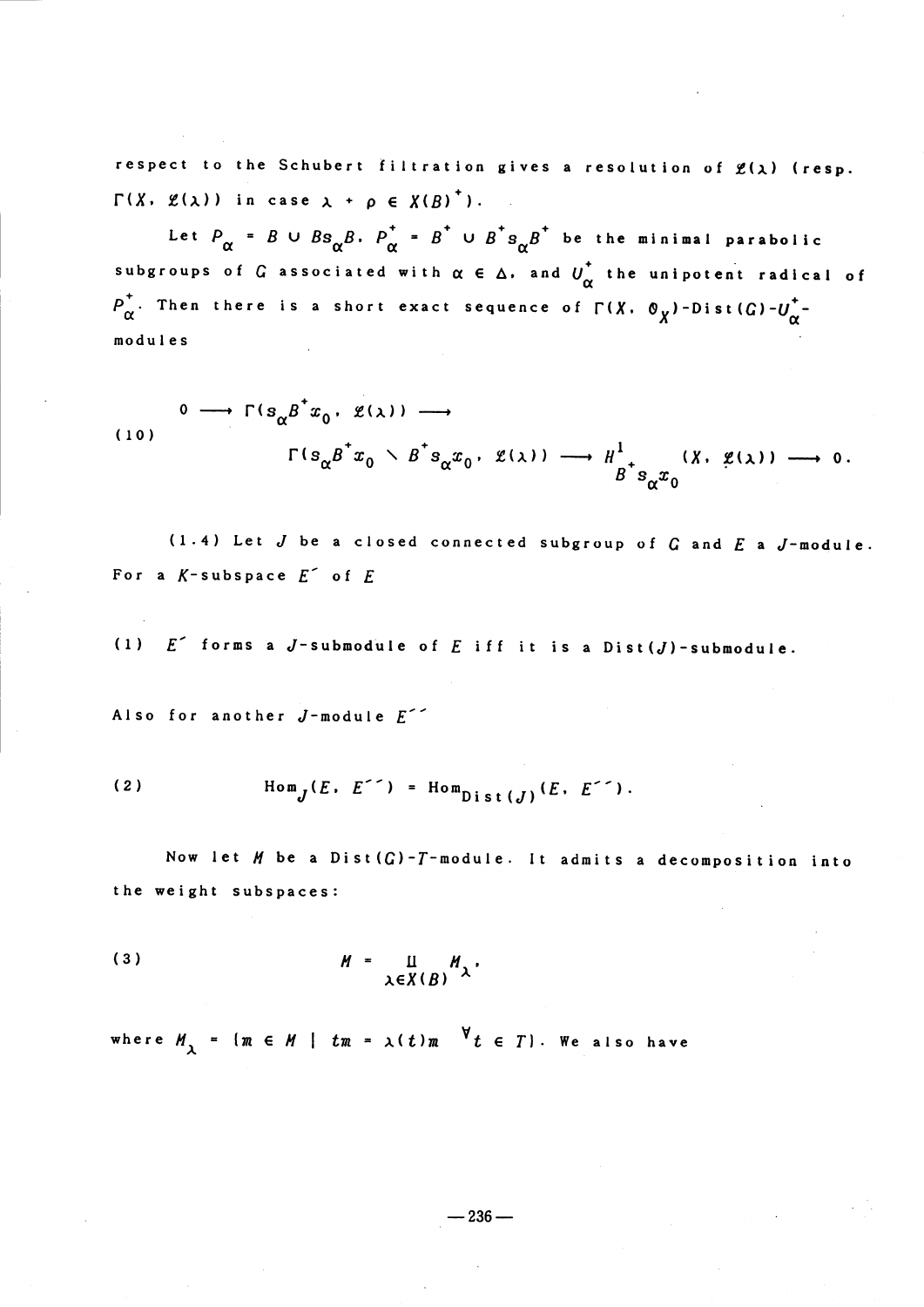(4) 
$$
M_{y} = \{m \in M \mid \mu m = \mu(\lambda) m \quad \forall \mu \in Dist(T) \}.
$$

As  $G$  is simply connected semisimple, Dist $(G)$  has a basis that define Kostant's Z-form of the universal enveloping algebra of the semisimple complex Lie algebra corresponding to  $G$  (cf.[6], ( $[1.1.12)$ ). Using the commutation formula among the basis elements  $(cf.[5]$ ,  $(26.3.D)$  ) one checks

(5) 
$$
\nu \mu m = \nu (\lambda + \eta) \mu m
$$
  $\forall \lambda, \eta \in X(B), \mu \in M_{\lambda}, \mu \in Dist(G)_{\eta}, \nu \in Dist(T).$ 

which implies  $\mu \mathfrak{m} \in H_{\lambda + \eta}$  by (4). Hence we see

(6) 
$$
t\mu t^{-1}m = (Ad(t)\mu)m \qquad \forall m \in M. \mu \in Dist(G). \quad t \in T.
$$

Assume that

(7) 
$$
\dim M, \leq \infty \qquad \forall \lambda \in X(B).
$$

We will deal only with those  $Dist(G)-T$  -modules in this note. Put

(8) \$Dl/\$ \$\cdot\$ \$\coprod\$ \$Hom\_{K^{1ll\_{\lambda}}}\$ , \$K\$ ). \$\lambda\in X1B)\$

Using (6) we see that  $DM$  inherits the structure of Dist  $(G)-T$ -module in a natural way (cf. [6], (I. 7.11.8)).

(1.5) For each  $\lambda \in X(B)$  put

 $-237-$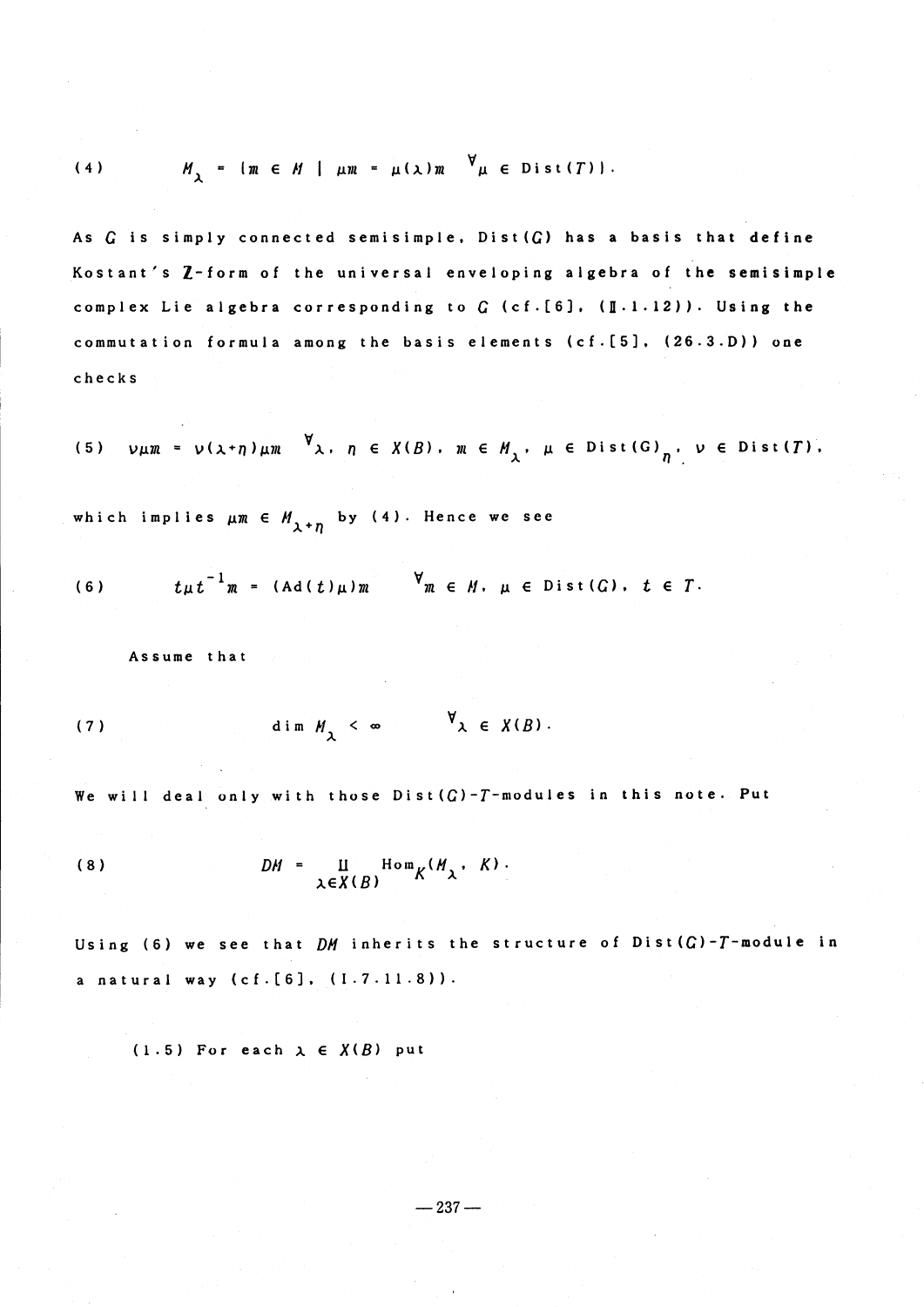(1) 
$$
\hat{Z}_{\infty}(\lambda) = Dist(G) \otimes_{Dist(R)} \lambda
$$

With Dist  $(G)$  hitting from the left by multiplication and with  $B$ acting both on Dist( $G$ ) and Dist( $B$ ) under the adjoint action and on  $\lambda$ as given,  $\hat{Z}_{\mu}(\lambda)$  carries a structure of Dist  $(G)$ - $B$ -module. It is Haboush's generalized Verma module of lowest weight  $\lambda$ , lowest with respect to the partial order defined on  $X(B)$  by

(2) 
$$
\nu \ge n
$$
 if  $\nu - n \in \sum_{\alpha \in R^+} \mathbb{N} \alpha$ .

Let  $\mathbf{Z}[X(B)]$  be the group algebra of  $X(B)$  over  $\mathbf Z$  with natural basis  $\boldsymbol{\varrho}(\eta)$ ,  $\eta \in X(B)$ . For a  $T$ -module  $H$  we put

(3) 
$$
\operatorname{ch} M = \sum_{\eta \in X(B)} \dim M_{\eta} e(\eta)
$$

and call it the formal character of  $M$ .

We have (cf. [9], Lemma 12.8) for each  $\lambda \in X(B)$  and  $w \in W$ 

(4) 
$$
\operatorname{ch} H_{\Delta w}^{(w)}(X, \mathcal{L}(\lambda)) = \frac{e(w \cdot \lambda)}{\prod_{\substack{\alpha \in R^+}} (1 - e(-\alpha))} = \operatorname{ch} D \hat{Z}_{\infty}(-w \cdot \lambda).
$$

One suspects that

(5) 
$$
H^{L(\omega)}(X, \mathcal{L}(\lambda)) \simeq D\hat{Z}_{\infty}(-\omega \cdot \lambda)
$$
 as Dist(*G*)-*T*-modules.  
 $B^{\dagger}wx_0$ 

It is known to hold in characteristic 0 if  $\lambda$  +  $\rho$   $\in$   $X(B)^{+}$  [8], [1],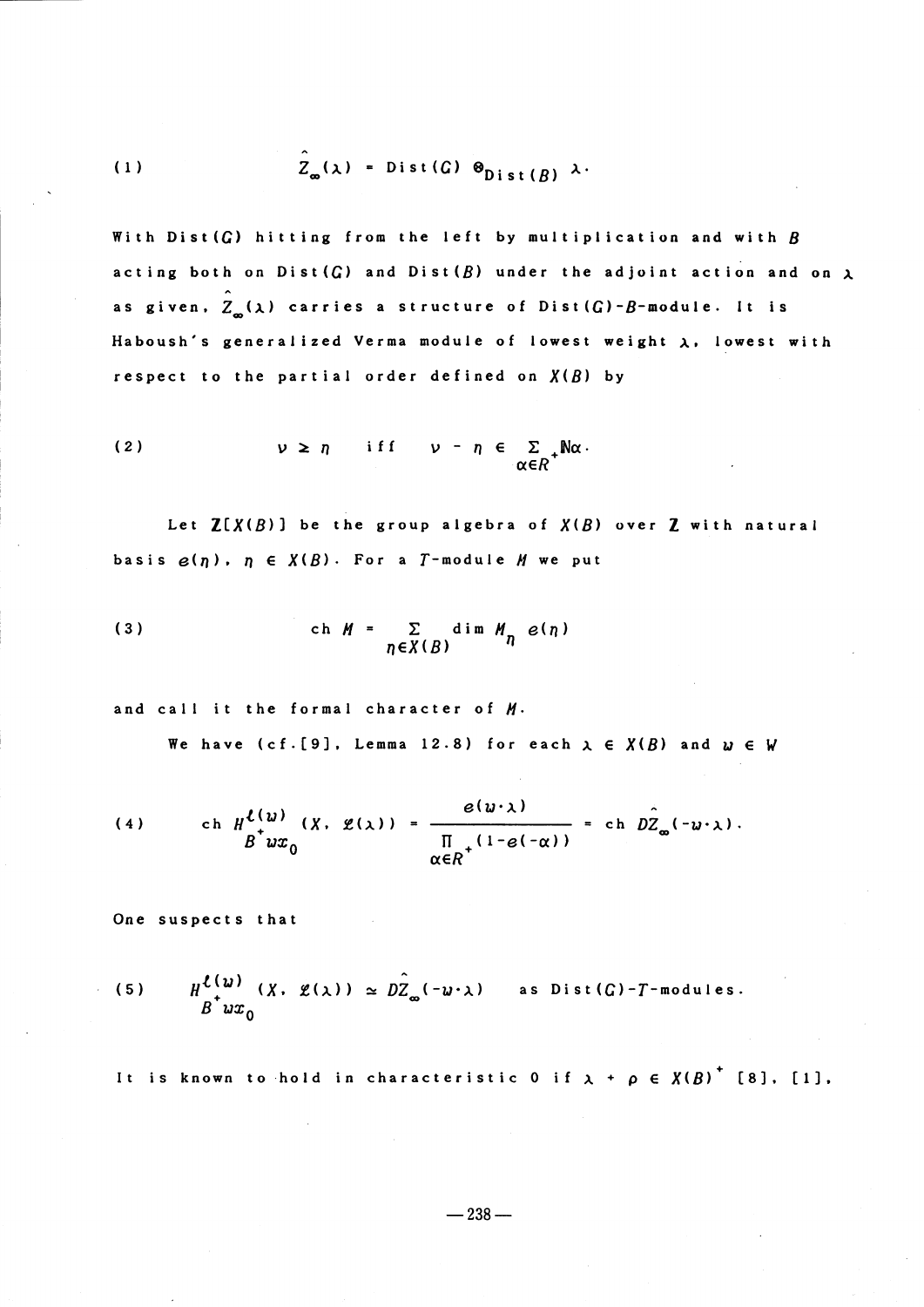[7]. Our aim is to study the question in positive characteristic  $p$ .

(1.6) Before closing the section let us verify the following lemma used in the proof of [7], Lemma 3.6.6. Let  $\alpha \in \Delta$ ,  $X_{\alpha} = G/P_{\alpha}$ ,  $\pi_{\sim}$  :  $X \longrightarrow X_{\sim}$  the natural map. and  $x_{\sim}$  the point  $P_{\sim}$  in  $X_{\sim}$ .

<u>Lemma.</u> Let  $w \in W$  with  $\mathcal{L}(w s_{\alpha}) < \mathcal{L}(w)$ . Then for each  $i \in \mathbb{N}$  we have the following isomorphisms of Dist $(G)-B^{+}$ -modules:

(i) 
$$
H_{\alpha}^{i}
$$
  $(X_{\alpha} \cdot \pi_{\alpha} * \mathcal{H}_{\omega_{\alpha}}^{0} g^{+}x_{0} \cdot (\mathcal{L}(\lambda))) \approx H_{\omega_{\alpha}}^{i}$   $(X \cdot \mathcal{L}(\lambda)) \cdot$   
\n(ii)  $H_{\beta}^{i}$   $(X_{\alpha} \cdot \pi_{\alpha} * \mathcal{H}_{\omega_{\alpha}}^{1} g^{+}x_{0} \cdot (\mathcal{L}(\lambda))) \approx H_{\beta}^{i+1}$   $(X \cdot \mathcal{L}(\lambda)) \cdot$   
\n(iii)  $H_{\beta}^{i}$   $(X_{\alpha} \cdot \pi_{\alpha} * \mathcal{H}_{\omega_{\alpha}}^{1} g^{+}x_{0} \cdot (\mathcal{L}(\lambda))) \approx H_{\beta}^{i+1}$   $(X \cdot \mathcal{L}(\lambda)) \cdot$ 

Proof. By (1.4.2) it is enough to establish the isomorphisms as Dist  $(G)$  -modules.

(i) We have by [2], Proposition 5.5 <sup>a</sup> sectral sequence

$$
\begin{array}{ccccc}\n(1) & H^i & (X_{\alpha} & R^j \pi_{\alpha *} * \mathcal{R}^0 & (\mathcal{L}(\lambda))) & \Rightarrow & H^{i+j} & (X, \mathcal{R}^0 & (\mathcal{L}(\lambda))) \\ & B^* w x_{\alpha} & w s_{\alpha} B^* x_0 & & \pi_{\alpha}^{-1} (B^* w x_{\alpha}) & w s_{\alpha} B^* x_0\n\end{array}
$$

Let V be an affine open subset of  $X_{\alpha}$ . Then another spectral sequence of [2], Proposition 1.3

$$
(2) \tH^{i}(\pi_{\alpha}^{-1}V \cdot \mathcal{H}_{\omega s_{\alpha}B}^{j} \cdot x_{0}^{(\mathcal{L}(\lambda))}) \implies H^{i+j}_{\omega s_{\alpha}B} x_{0}^{(\pi_{\alpha}^{-1}V \cdot \mathcal{L}(\lambda))}
$$

degenerates by (1.3.9) into isomorphisms

 $-239-$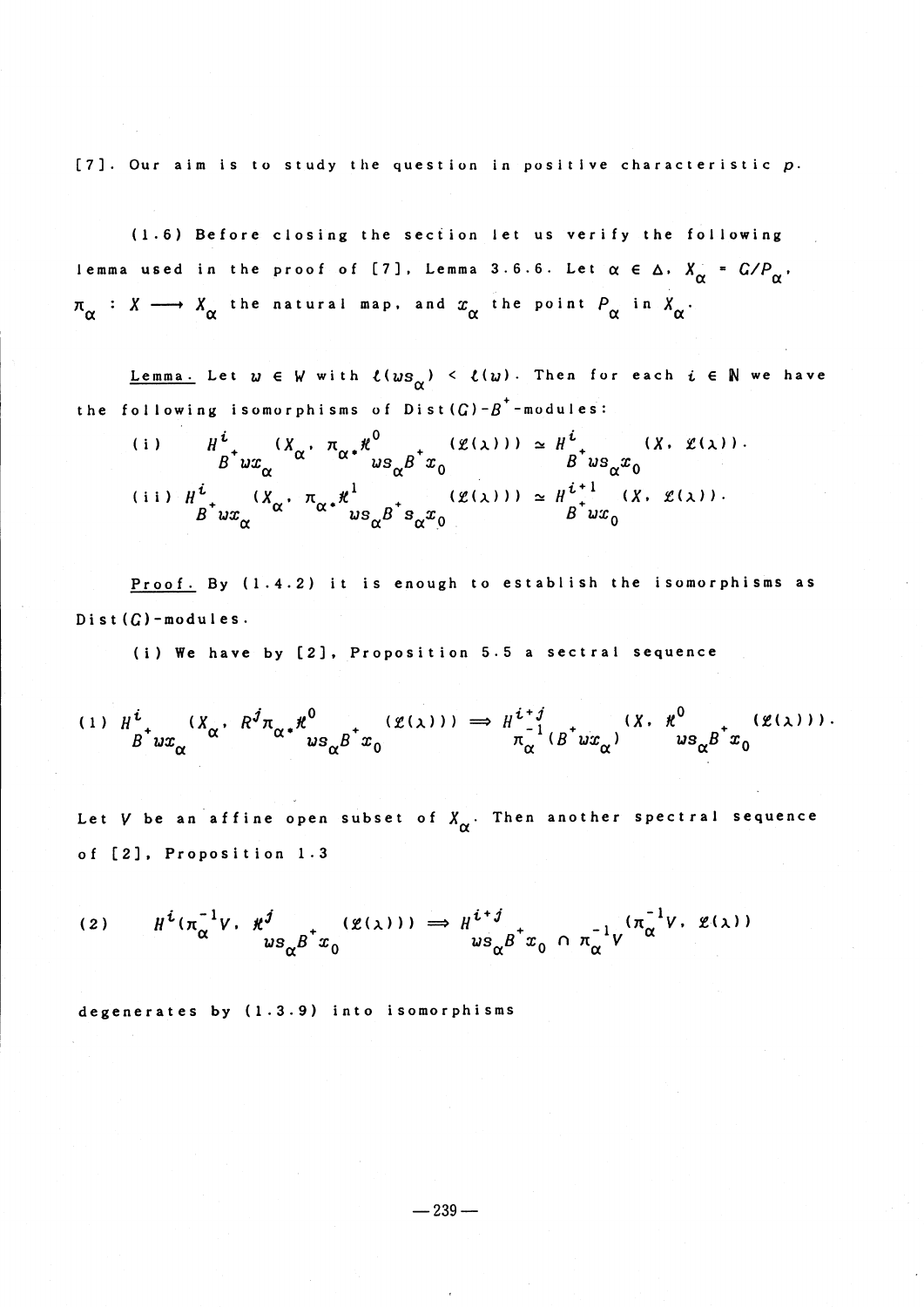$$
(3) \quad H^{j}(\pi_{\alpha}^{-1}V, \mathcal{H}_{\alpha}^{0} \mathcal{B}^{+}x_{0} \mathcal{B}^{+}x_{0}) \simeq H^{j} \quad \text{as} \quad H^{j}(\pi_{\alpha}^{-1}V, \mathcal{H}_{\alpha}^{0})
$$
\n
$$
\simeq H^{j}(w s_{\alpha} B^{+}x_{0} \cap \pi_{\alpha}^{-1}V, \mathcal{H}_{\alpha}^{0}) \quad \text{by excision as} \quad w s_{\alpha} B^{+}x_{0} \text{ is open in } X.
$$

which vanishes for  $j > 0$  by Serre's vanishing theorem as  $\omega s_{\alpha}B^{+}x_{0} \ \cap \ \pi_{\alpha}^{-1}V$  is affine [3], (5.3.10). Hence

(4) 
$$
R^{j} \pi_{\alpha} \cdot \mathcal{H}^{0} \qquad \qquad 2 \pi_{\alpha} \cdot \mathcal{H}^{0} \qquad \qquad 2 \cdot \mathcal{H}^{j} > 0
$$

and the spectral sequence (1) degenerates into an isomorphism

$$
(5) \quad H_{\stackrel{\circ}{B}^+ u x_{\alpha}}^{i} (X_{\alpha} \cdot \pi_{\alpha} \cdot \pi_{\alpha \circ}^{0} \cdot \pi_{\alpha \circ}^{0} \cdot (\ell(\lambda))) \simeq H_{\stackrel{\circ}{\alpha}}^{i} (B^{\dagger} u x_{\alpha}) \quad (X. \quad \ell^{0} \quad (\ell(\lambda))).
$$

Further, the spectral sequence of [9], Lemma 8.5

$$
\begin{array}{lll} (6) & H^i & (X. \mathcal{H}^j & (g(\lambda))) \implies H^{i+j} & (X. \mathcal{H}^j)(X. \mathcal{H}^j) \\ & \pi_\alpha^{-1} (B^{\dagger} w x_\alpha) & ws_\alpha B^{\dagger} x_0 & ws_\alpha B^{\dagger} x_0 \cap \pi_\alpha^{-1} (B^{\dagger} w x_\alpha) \end{array}
$$

degenerates by (1.3.9) again into an isomorphism

$$
(7) \quad H_{\pi_{\alpha}^{-1}}^{i}(B^{+}wx_{\alpha})^{i}(X) \cdot \frac{\mathcal{H}^{0}}{ws_{\alpha}\beta^{+}x_{0}}^{i(\mathcal{L}(\lambda))}) \simeq H_{ws_{\alpha}\beta^{+}x_{0}}^{i} \cap \pi_{\alpha}^{-1}(B^{+}wx_{\alpha})^{i(X)} \cdot \frac{(\mathcal{L}(\lambda))}{s_{\alpha}x_{0}}^{i(X)}.
$$

But  $u s_{\alpha}B^{+}x_{0} \cap \pi_{\alpha}^{-1}(B^{+}ux_{\alpha}) = B^{+}us_{\alpha}x_{0}$  ( cf . [7], Lemma 3.2.1), hence putting together (5) and (7) yields (i).

(ii) The same argument as in (i) reduces us to checking

$$
-240-
$$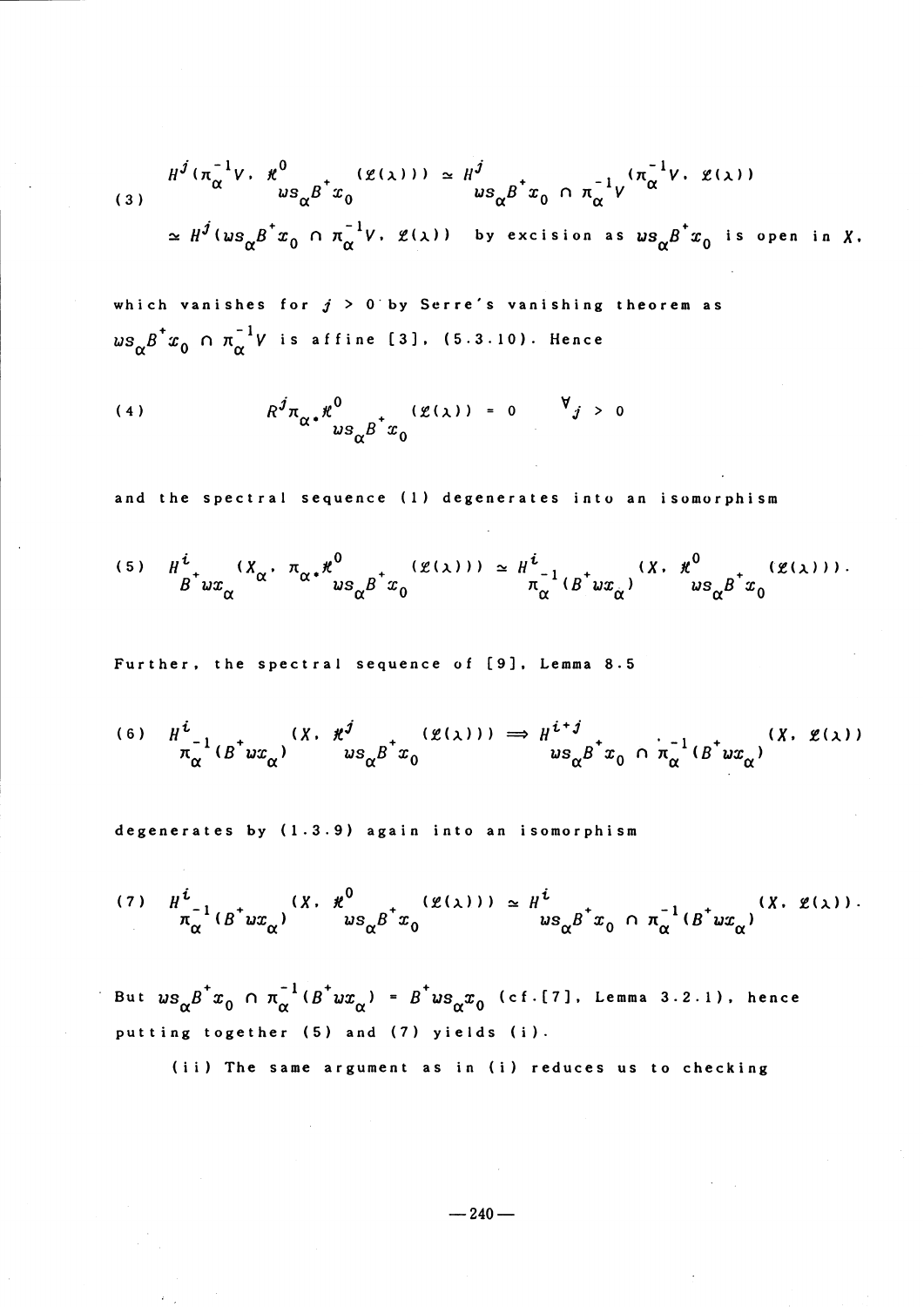(8) 
$$
H^{j}(\pi_{\alpha}^{-1}V, \pi_{\alpha}^{1}V)
$$
 = 0  $V_{\text{affine open }V \text{ in } X_{\alpha} \text{ and } j > 0}$ 

and

(9) 
$$
ws_{\alpha}B^{+} s_{\alpha} x_0 \cap \pi_{\alpha}^{-1} (B^{+}wx_{\alpha}) = B^{+}wx_0.
$$

 $H^{J}(\pi_{\alpha}^{-1}V \cdot \not\!{t}^{1}) \qquad (\mathfrak{L}(\lambda))) \simeq$  $u$ s  $\kappa$  s $x_{\ast}$ 

The identity (9) is proved in [7], Lemma 3.2.1. To see (8), argue as in (3) to get an isomorphism

(10)

$$
H^{j+1} \underset{ws_{\alpha}B^{\dagger} s_{\alpha}x_0}{\sim} \cap \pi_{\alpha}^{-1}V^{(wB^{\dagger}x_0)} \cap \pi_{\alpha}^{-1}V \cdot \mathcal{L}(\lambda)).
$$

But  $wB^{+}x_{0} \cap \pi_{\alpha}^{-1}V$  is affine and  $ws_{\alpha}B^{+}s_{\alpha}x_{0} \cap \pi_{\alpha}^{-1}V$  is defined by a single polynomial in  $wB^{+}x_{0} \cap \pi_{\alpha}^{-1}V$ , hence (10) vanishes for  $j > 0$  by [9], Lemma 11.8, as desired.

 $\S$  2

In this section we assume  $G = SL_{2}$  and  $\Delta = (\alpha)$ .

(2.1) We begin by describing the Dist  $(U_{\alpha})$  -module structure on the invertible sheaf  $\mathfrak{L}(\lambda)$ ,  $\lambda \in X(B)$ . Recall the G-action  $\sigma$  on the variety X. If we identify  $s_{\alpha}B^{+}x_{0} \times U_{\alpha}$  with  $A^{2}$  via

$$
-241-
$$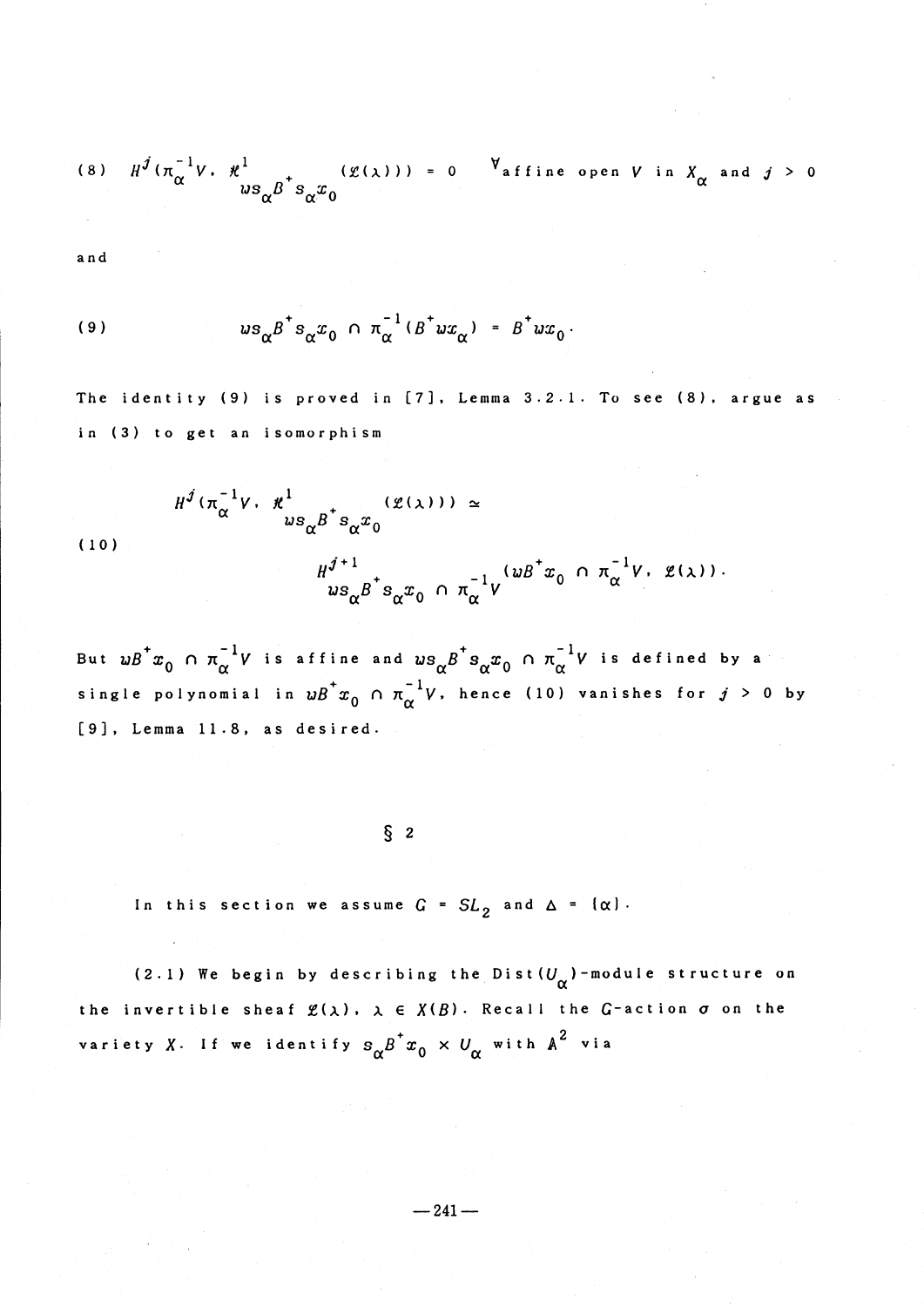(1) 
$$
(a, b) \longmapsto \left( \begin{pmatrix} 0 & 1 \\ -1 & 0 \end{pmatrix} \begin{pmatrix} 1 & a \\ 0 & 1 \end{pmatrix} x_0 \cdot \begin{pmatrix} 1 & b \\ -1 & -a \end{pmatrix} x_0 \cdot \begin{pmatrix} 1 & b \\ 0 & 1 \end{pmatrix} \right)
$$

and write  $K[A^{2}] = K[x, y]$ , then

$$
(2) \quad \mathbf{A}_{1+xy}^2 = \sigma \Big|_{S_{\alpha} B \to x_0} \times U_{\alpha}^{-1} (S_{\alpha} B \to x_0) \supseteq S_{\alpha} B \to x_0 \times U_{\alpha,r} \qquad \forall r \in \mathbb{N}.
$$

where  $U_{\alpha, r}$  is the r-th Frobenius kernel of  $U_{\alpha}$ .

The  $U_{\alpha}^{-1}$  inearization of  $\mathfrak{L}(\lambda)$  restricts to a commutative diagram

$$
(3) \qquad A^2 \times (-\lambda) \simeq (s_{\alpha} B^{\dagger} B \times^{B} (-\lambda)) \times U_{\alpha} \xrightarrow{\qquad} G \times^{B} (-\lambda)
$$
\n
$$
A^2 \xrightarrow{\qquad \qquad \downarrow \qquad \qquad \downarrow \qquad \qquad \downarrow \qquad \qquad \downarrow \qquad \qquad \downarrow \qquad \qquad \downarrow \qquad \qquad \downarrow \qquad \qquad \downarrow \qquad \qquad \downarrow \qquad \qquad \downarrow \qquad \qquad \downarrow \qquad \qquad \downarrow \qquad \qquad \downarrow \qquad \qquad \downarrow \qquad \qquad \downarrow \qquad \qquad \downarrow \qquad \qquad \downarrow \qquad \qquad \downarrow \qquad \qquad \downarrow \qquad \qquad \downarrow \qquad \qquad \downarrow \qquad \qquad \downarrow \qquad \qquad \downarrow \qquad \qquad \downarrow \qquad \qquad \downarrow \qquad \downarrow \qquad \downarrow \qquad \downarrow \qquad \qquad \downarrow \qquad \downarrow \qquad \downarrow \qquad \downarrow \qquad \downarrow \qquad \downarrow \qquad \downarrow \qquad \downarrow \qquad \downarrow \qquad \downarrow \qquad \downarrow \qquad \downarrow \qquad \downarrow \qquad \downarrow \qquad \downarrow \qquad \downarrow \qquad \downarrow \qquad \downarrow \qquad \downarrow \qquad \downarrow \qquad \downarrow \qquad \downarrow \qquad \downarrow \qquad \downarrow \qquad \downarrow \qquad \downarrow \qquad \downarrow \qquad \downarrow \qquad \downarrow \qquad \downarrow \qquad \downarrow \qquad \downarrow \qquad \downarrow \qquad \downarrow \qquad \downarrow \qquad \downarrow \qquad \downarrow \qquad \downarrow \qquad \downarrow \qquad \downarrow \qquad \downarrow \qquad \downarrow \qquad \downarrow \qquad \downarrow \qquad \downarrow \qquad \downarrow \qquad \downarrow \qquad \downarrow \qquad \downarrow \qquad \downarrow \qquad \downarrow \qquad \downarrow \qquad \downarrow \qquad \downarrow \qquad \downarrow \qquad \downarrow \qquad \downarrow \qquad \downarrow \qquad \downarrow \qquad \downarrow \qquad \downarrow \qquad \downarrow \qquad \downarrow \qquad \downarrow \qquad \downarrow \qquad \downarrow \qquad \downarrow \qquad \downarrow \qquad \downarrow \qquad \downarrow \qquad \downarrow \qquad \downarrow \q
$$

and further to

$$
\begin{array}{c}\nA_{1+xy}^2 \times (-\lambda) \longrightarrow s_{\alpha} B^* B \times B(-\lambda) \\
(a.b.c) \longmapsto \begin{bmatrix} \begin{pmatrix} b & 1+ab \\ -1 & -a \end{pmatrix} \end{bmatrix} \begin{pmatrix} a & (1+ab)^{3}\lambda \cdot \alpha^{3} \end{pmatrix} A^1 \times (-\lambda) \\
\downarrow \\
(a.b) \longmapsto a(1+ab)^{-1}\n\end{array}
$$

$$
\mathbf{a} \mathbf{s}
$$

$$
\begin{pmatrix} 1 & -b \ 0 & 1 \end{pmatrix} \begin{pmatrix} 0 & 1 \ -1 & -a \end{pmatrix} =
$$

$$
\begin{pmatrix} b & 1+ab \ -1 & -a \end{pmatrix} = \begin{pmatrix} 0 & 1 \ -1 & -a(1+ab)^{-1} \end{pmatrix} \begin{pmatrix} 1 & 0 \ b(1+ab) & 1 \end{pmatrix} \begin{pmatrix} (1+ab)^{-1} & 0 \ 0 & 1+ab \end{pmatrix}.
$$

By (2) one can read off from (4) the  $U_{\alpha, r}^{-1}$  inearization of  $\left. \frac{g(\lambda)}{\int_{s_{\alpha}B^{+}}x_{0}} \right|$ to find the effect on the gIobal sections to be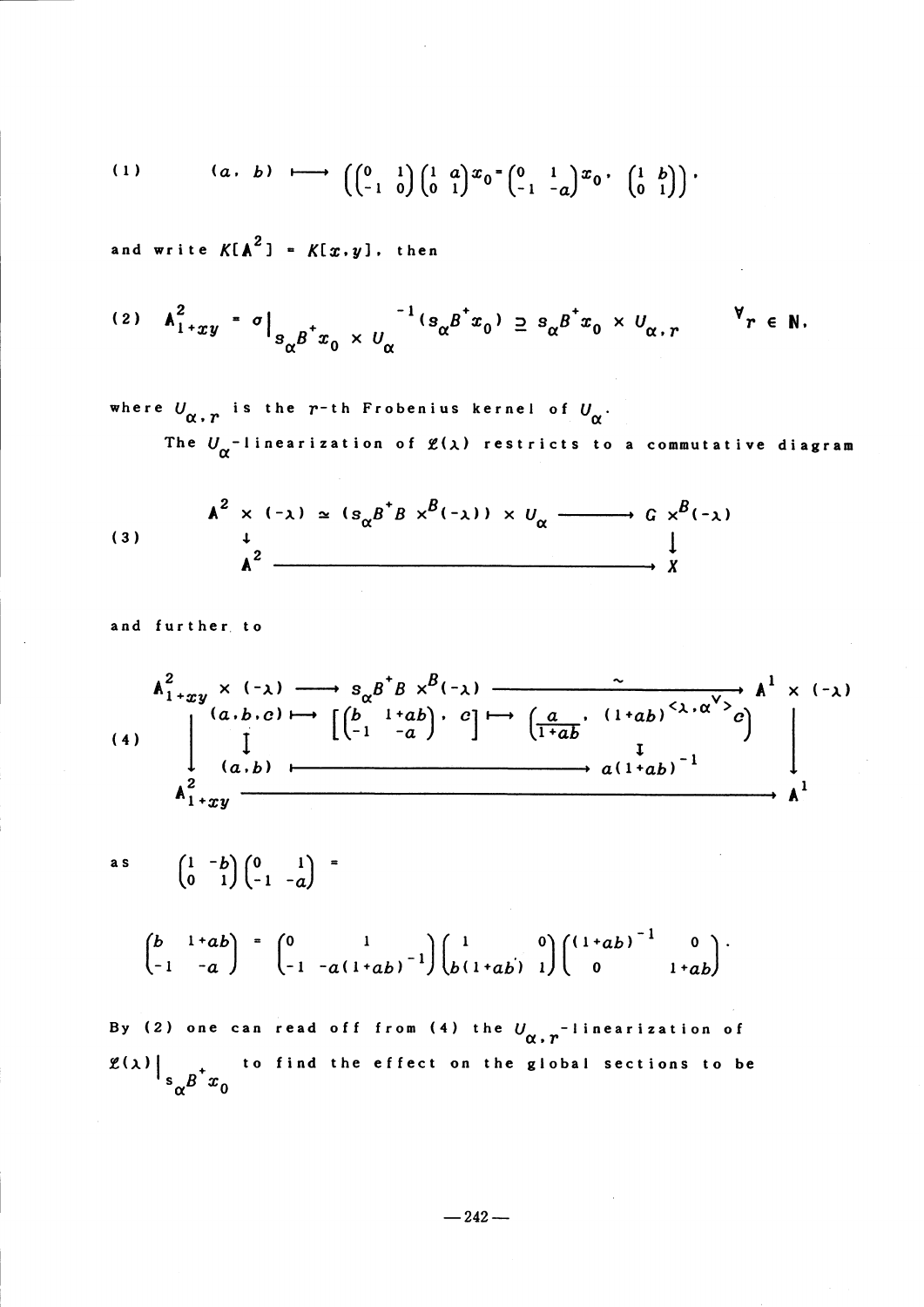$$
K[x] \simeq \Gamma(s_{\alpha}\beta^{*}x_{0}.\mathcal{L}(\lambda)) \longrightarrow \Gamma(s_{\alpha}\beta^{*}x_{0}.\mathcal{L}(\lambda)) \otimes_{K} K[U_{\alpha,r}] \simeq K[x,y]/(y^{p^{r}})
$$
  
(5) 
$$
via \qquad x^{n} \longmapsto x^{n}(1+xy)^{<\lambda \cdot \alpha^{\vee}>-n}, \qquad n \in \mathbb{N}.
$$

(2.2) Lemma. Let 
$$
\lambda \in X(B)
$$
.  
\n(i)  $H^0$   $(X, \mathcal{L}(\lambda)) \simeq D\hat{Z}_{\infty}(-\lambda)$  as Dist(*G*)-*T*-modules.  
\n*B*  $x_0$   
\n(ii) For  $\nu \in X(B)$  there is a Dist(*G*)-isomorphism between  
\n $H^1$   
\n $B^+ s_{\alpha} x_0$   
\n $B^+ x_0$   
\n(iv) and  $H^0$   
\n $B^+ x_0$   
\n $(X, \mathcal{L}(\nu))$  iff  $s_{\alpha} \cdot \lambda = \lambda = \nu$ .

Proof. (i) By (1.4.2) we have only to show that there is <sup>a</sup> Dist ( $G$ )-isomorphism. Put  $M$  =  $H^{0}_{-+}$  ( $X$ ,  $\mathscr{L}(\lambda)$ ). By (1.5.4) we know

(1) 
$$
\operatorname{ch} M = \operatorname{ch} DZ_{m}(-\lambda).
$$

Also

 $\text{Hom}_{Dist(G)}(M, \stackrel \frown{DZ_{\infty}}(-\lambda)) \simeq \text{Hom}_{Dist(G)}(\stackrel \frown{Z_{\infty}}(-\lambda). \stackrel \frown{DM})$ (2)  $\approx$  Hom<sub>Dist(B)</sub> (- $\lambda$ , DM) by the Frobenius reciprocity  $\approx K$  by (1.4.6) as - $\lambda$  is the lowest weight of DM.

Let  $\varphi$  be a nonzero Dist  $(G)$  -homomorphism from  $M$  into  $DZ_{\infty}(-\lambda)$ . By (1) it suffices to show that  $\varphi$  is injective. But  $\sec_{Dist(G)}M$  is a  $U^{+}$ -submodule of  $H$  by (1.4.1) and  $H^{U}$  = Mor( $U^{+}$ ,  $\lambda$ ) $^{U}$  =  $\lambda$ , hence  $s \circ c_{\text{Dist}}(G)$ <sup>*M*</sup> is simple of highest weight  $\lambda$ . As  $\varphi$  preserves  $\lambda$ , the assertion follows.

 $-243-$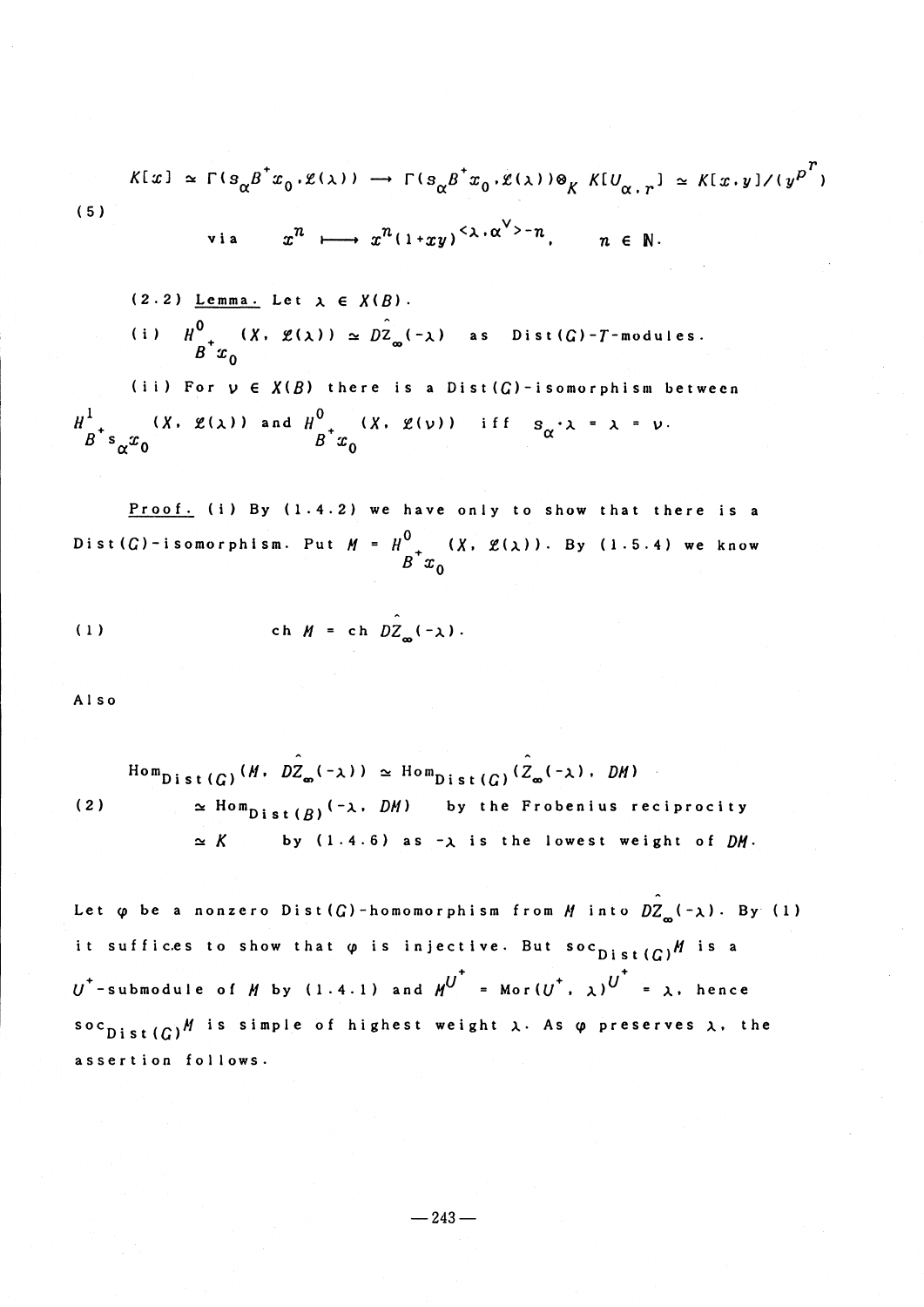(ii) Put 
$$
M_0 = H^0
$$
 <sub>$B^+$</sub>  $x_0$  $(X, \mathcal{L}(\nu))$  and  $M_1 = H^1$  <sub>$B^+$</sub>  $s_{\alpha}x_0$  $(X, \mathcal{L}(\lambda))$ . If there

is a Dist  $(G)$ -isomorphism between  $H_{0}$  and  $H_{1}$ , then that is a  $T-$ isomorphism by  $(1.4.2)$ . hence

$$
v = s_{\alpha} \cdot \lambda
$$

by the character consideration. Also from (i) we must have

\$U^{+}\$ (4) \$ll\_{1}\$ \$=\$ \$ s\_{\alpha}\cdot\lambda\$ .

Conversely, if (4) holds. then arguing as in (i) will yield <sup>a</sup> Dist(G)-isomorphism from  $M_{1}$  onto  $DZ_{\infty}(-s_{\alpha}\cdot\lambda)$  and the assertion will follow.

Hence we are reduced to showing

(5) 
$$
M_1^{U^{\top}} = s_{\alpha} \cdot \lambda
$$
 iff  $s_{\alpha} \cdot \lambda = \lambda$ , i.e.,  $\langle \lambda, \alpha^V \rangle = -1$ .

We have

$$
M_1^{U} \simeq \text{Hom}_{U^+}(K, M_1) = \text{Hom}_{Dist(U^+)}(K, M_1) \qquad \text{by (1.4.2)}
$$
  
(6)  

$$
\simeq \text{Ann}_{M_1}(Dist^+(U^+)),
$$

where the last term is  $\{m \in \mathcal{M}_{1} \mid \mu m = 0 \quad \forall \mu \in \text{Dist}^{+}(U^{+})\}$  and  $Dist^+(U^{+}) = (\mu \in Dist(U^{+}) \mid \mu(1) = 0].$  Further, we can by (1.3.10)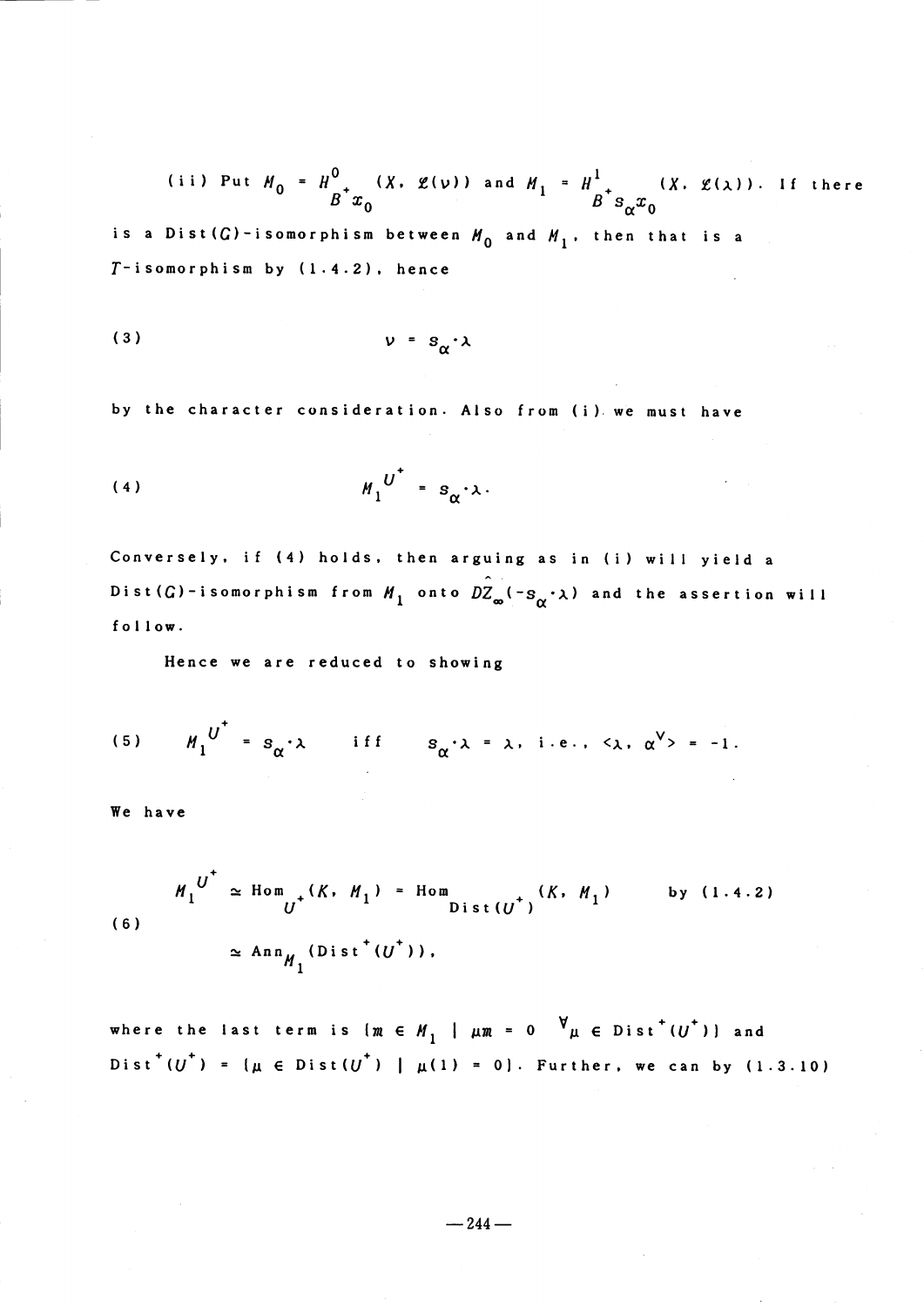write  $M_{1} \simeq K[x, x^{-1}]/K[x]$  in the notation of (2.1). Put  $N =$ Ann  $\begin{array}{cc} -1, & \text{(Dist}^+(U_{\alpha})) \text{. Then (5) is equivalent to} \end{array}$  $K[x,x^{-1}]/K[x]$ 

(7) 
$$
N = Kx^{-1} + K[x]
$$
 iff  $\langle \lambda, \alpha^V \rangle = -1$ .

By (2.1.5) the Dist( $U_{\boldsymbol{\alpha}$ , $r}$ )-module structure on  $K[x\boldsymbol{.}x^{-1}] / K[x]$  has the effect of

(8) 
$$
x^{-m} \longmapsto x^{-m} (1+xy)^{<\lambda \cdot \alpha^{<>}+m}
$$
,  $m \ge 2$ .

If  $\langle \lambda, \alpha^{\vee} \rangle \leq -2$ , then  $x^{\langle \lambda, \alpha \rangle} \in \mathbb{N} \setminus 0$ .

If  $\langle \lambda, \alpha^{\vee} \rangle \geq 0$ , take  $k \in \mathbb{N}$  large enough that  $m = p^{k} - \langle \lambda, \alpha^{\vee} \rangle \geq 2$ . Then  $x^{-m} \in N \times 0$ .

Finally, if  $\langle \lambda, \alpha^{\vee} \rangle = -1$ , then

$$
(9) \qquad \sum_{i=1}^n c_i x^{-i} \qquad \longrightarrow \qquad \sum_{j=0}^{n-1} \left( \sum_{i=1+j}^n {i-1 \choose j} c_i x^{j-i} \right) y^j, \qquad c_i \in K.
$$

If  $\Sigma$   $c_{j}x^{-i}$   $\in$   $N\,\smallsetminus\,$  0, then

(10) 
$$
\sum_{i=1+j}^{n} {i-1 \choose j} c_i x^{j-i} = 0 \qquad \forall j \in [1, n-1].
$$

Hence if  $c_{n}\neq 0$ , we must have  $n = 1$ , and (7) follows.

(2.3) Remark. If there is an isomorphism in (2.2)(ii). then that is an isomorphism of  $Dist(G) - B^{+}$ -modules by  $(1.4.2)$ .

$$
-245-
$$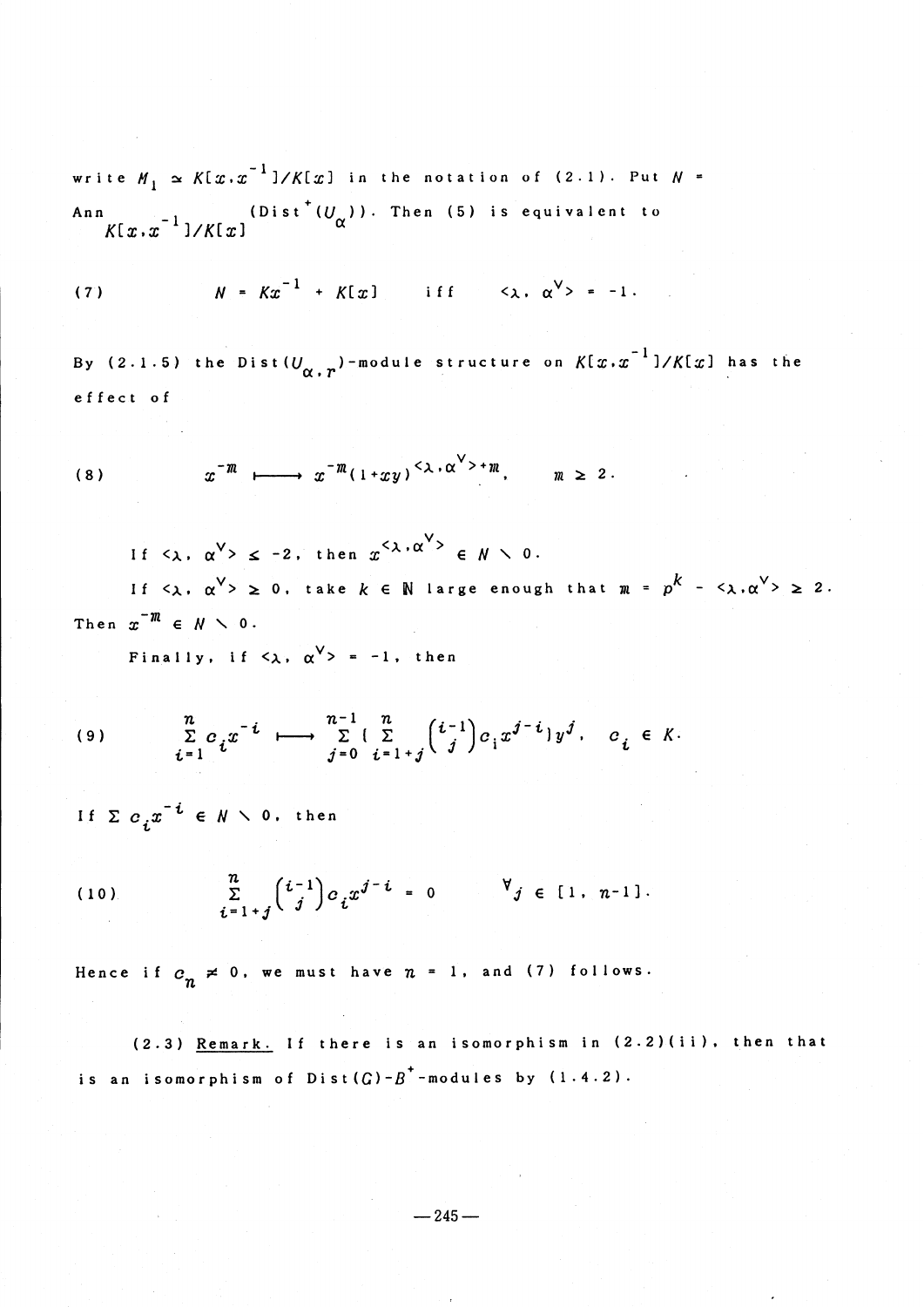In this section we follow Kashiwara [7] to study  $H^{\stackrel{\bullet}{t}}_{R^{\stackrel{\bullet}{t}}\wr\wr\gamma}$  ( $\chi$ ,  $\mathfrak{L}(\lambda)$ )

(3.1) Proposition. Let 
$$
\lambda \in X(B)
$$
.  
\n(i)  $H^0$   $(X, \mathcal{L}(\lambda)) \simeq D\mathbb{Z}_{\infty}(-\lambda)$  as Dist(*G*)-*T*-modules.  
\n(ii) For  $\alpha \in \Delta$  and  $\nu \in X(B)$  there is a Dist(*G*)-isomorphism  
\nbetween  $H^1$   $(X, \mathcal{L}(\lambda))$  and  $H^0$   $(X, \mathcal{L}(\nu))$  if  $\lambda = s_{\alpha} \cdot \lambda = \nu$ .  
\n $B^{\dagger} s_{\alpha} x_0$ 

Proof. (i) holds just as (2.2)(i) does.  
\n(ii) Put 
$$
M = H^1
$$
  
\n $B^{\dagger} s_{\alpha} x_0$   
\nas only to show

h a s

(1) 
$$
M^{U^+} = s_{\alpha} \cdot \lambda \quad \text{if } f = \lambda = s_{\alpha} \cdot \lambda.
$$

Recall the parabolic subgroup  $P_{\alpha}^{+}$  =  $B^{+}$  U  $B^{+} s_{\alpha}B^{+}$  and its unipotent radical  $U_{\alpha}^{+}$ . We have

(2) 
$$
H^{U^{+}} = (H^{U^{+}} \alpha)^{U} \alpha = \text{Ann}_{U^{+}}(Dist^{+}(U_{\alpha})).
$$

As  $s_{\alpha}B^{+}x_{0}$  =  $U_{\alpha}^{+}s_{\alpha}U_{\alpha}x_{0}$  and as  $B^{+}s_{\alpha}x_{0}$  =  $U_{\alpha}^{+}s_{\alpha}x_{0}$ , we are reduced via (1.3.10) to the  $SL_{2}$  case, and the assertion follows from (2.2)(ii).

 $\S$  3

–246–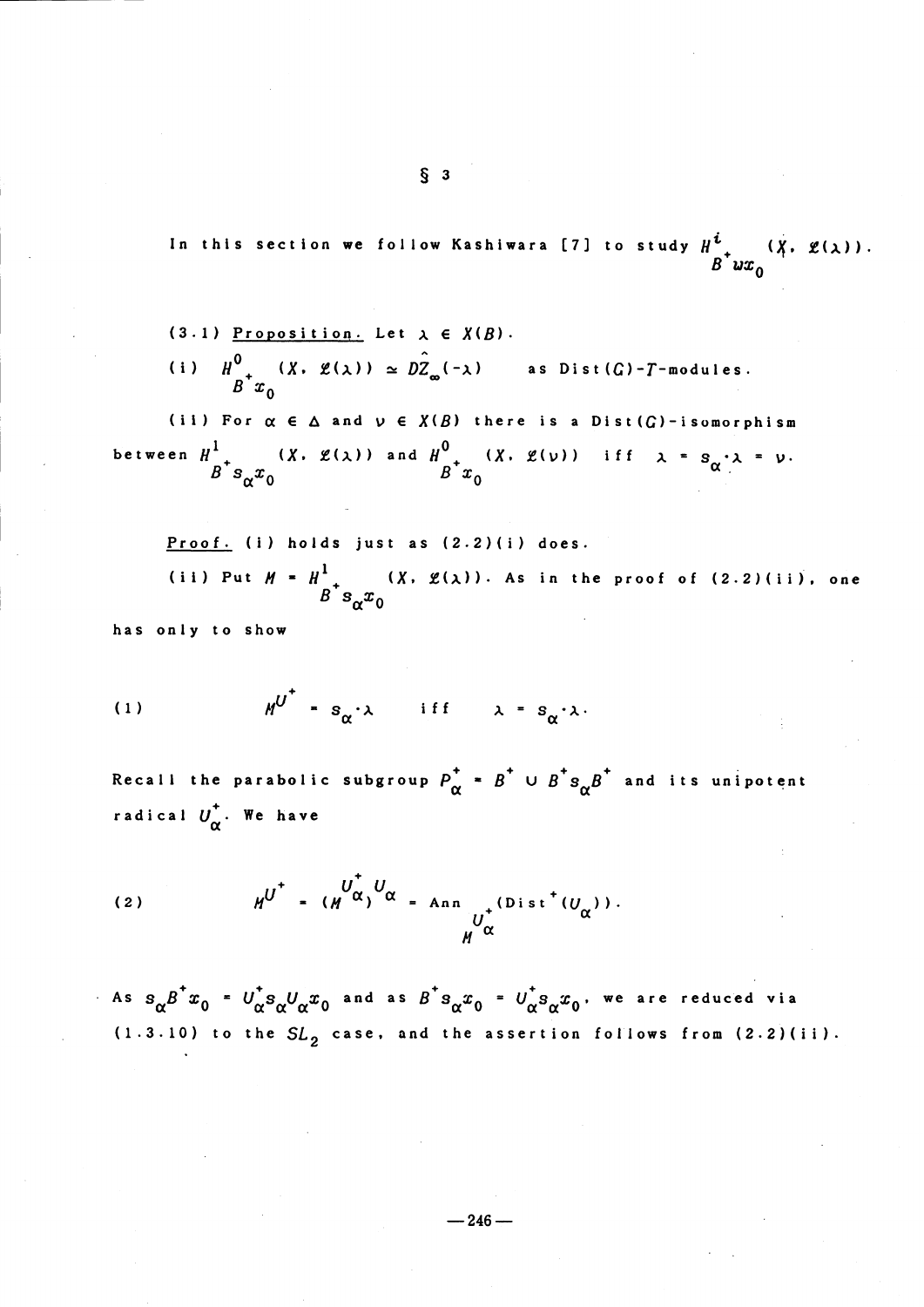(3.2) Remark. If there is an isomorphism in (3.1)(ii). then that is an isomorphism of  $Dist(G) - B^{+}$ -modules by  $(1.4.2)$ .

(3.3) Recall the natural map  $\pi_{\alpha}$  :  $X \longrightarrow X_{\alpha} = G/P_{\alpha}$  and the point  $x_{\alpha} = P_{\alpha}$  in  $X_{\alpha}$ .

Proposition. Let  $\lambda \in X(B)$  ,  $\alpha \in \Delta$  , and  $u \in V$  . If  $s_{\alpha}\cdot\lambda$  =  $\lambda$  , then  $\pi_{\alpha^*} \frac{\partial^1}{\partial t^2} \left( \frac{\partial^2}{\partial x^2} \right)^{1/2} \simeq \pi_{\alpha^*} \frac{\partial^0}{\partial t^2} \left( \frac{\partial^2}{\partial x^2} \right)^{1/2}$  as  $\sigma_{\alpha}$  -Dist $(G)$ -modules.

<u>Proof.</u> As  $\kappa^{1}$  ( $\mathcal{L}(\lambda)$ ) is quasicoherent by (1.2.4) and as  $wB^{+}x_{\alpha}$  is affine open in  $X_{\alpha}$  containing  $\pi_{\alpha}(wB^{+}s_{\alpha}x_{0}) = \pi_{\alpha}(wB^{+}x_{0})$ , it is enough by  $[3]$ ,  $(1.7.4)$  to show

$$
\Gamma(wB^{\dagger}x_{\alpha}, \pi_{\alpha^*}x_{ub}^1 + \sum_{wB^{\dagger}S_{\alpha}x_0} (\mathcal{L}(\lambda))) \simeq
$$
  
\n
$$
\Gamma(wB^{\dagger}x_{\alpha}, \pi_{\alpha^*}x_{ub}^0 + \sum_{wB^{\dagger}x_0} (\mathcal{L}(\lambda))) \text{ as } \Gamma(wB^{\dagger}x_{\alpha}, \theta_{X_{\alpha}}) \text{-Dist}(G) \text{-modules.}
$$

Assume first  $w = 1$  and put  $M_{0} = \Gamma(B^{+}x_{\alpha}, \pi_{\alpha} * \frac{\mu^{0}}{B^{+}x_{\alpha}} (\mathcal{L}(\lambda)))$ ,  $M_{1}$  $\Gamma \left(B^{\pm}x_{\alpha}\right),\ \pi_{\alpha} {\ast}^{\mu}_{-{\pm}} \qquad \left(\text{g}(\lambda)\right))\,.$  Then

$$
M_0 \simeq \Gamma(B^{\dagger} x_0, \mathcal{L}(\lambda)) \, .
$$

and

 $\overline{(}$ 

 $-247-$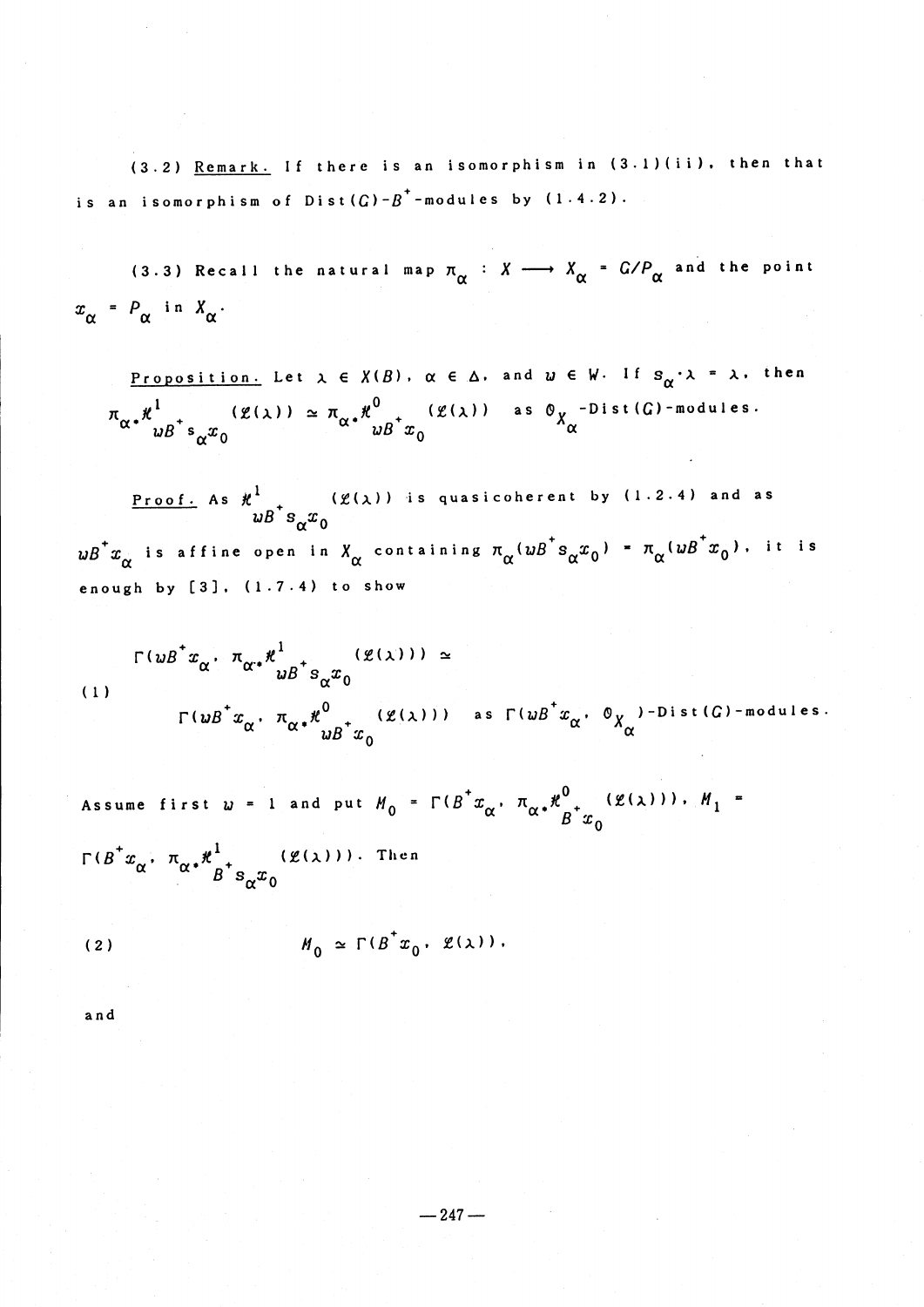(3)  

$$
M_1 \simeq \Gamma(s_{\alpha} B^{\dagger} x_0 \cdot \frac{d}{B^{\dagger}} s_{\alpha} x_0 \cdot \frac{g(\chi)}{g(\chi)}) \text{ by excision}
$$

$$
\simeq H^1_{B^{\dagger} S_{\alpha} x_0} \cdot \frac{(s_{\alpha} B^{\dagger} x_0 \cdot \frac{g(\chi)}{g(\chi)})}{(x \cdot \frac{g(\chi)}{g(\chi)})} \text{ by (1.2.5)}
$$

$$
\simeq H^1_{B^{\dagger} S_{\alpha} x_0}
$$

By (3.1) we know

(4)  $H_{1} \simeq D\hat{Z}_{\infty}(-\lambda) \simeq H_{0}$  as Dist  $(G)-T$  -modules.

hence  $\text{Hom}_{Dist}(G)$   $(M_1 \cdot H_{0}) \simeq K$ . Let  $\varphi \in \text{Hom}_{Dist}(G)$   $(M_1 \cdot H_{0}) \searrow 0$ . We must show that  $\varphi$  is  $\Gamma({\overline{B}}^*x_{\overline{\alpha}}^{},$   $\circledcirc_X$  )-linear, i.e., the following diagram commutes:



Let  $\varphi_{1}$ ,  $\varphi_{2}$  be the two maps in question induced by  $\varphi$ . As  $\varphi_{1}$  and  $\varphi_{2}$  are both Dist(G)-linear,  ${\rm im}(\phi_{1}^{}, -\phi_{2}^{}) \,$  forms a  $\overline{B}^{+}$ -submodule of  $\overline{H}_{0}$  by (1.4.1). hence

(6) 
$$
(\operatorname{im}(\varphi_1 - \varphi_2))^{U^+} \leq M_0^{U^+} = \lambda.
$$

$$
-248-
$$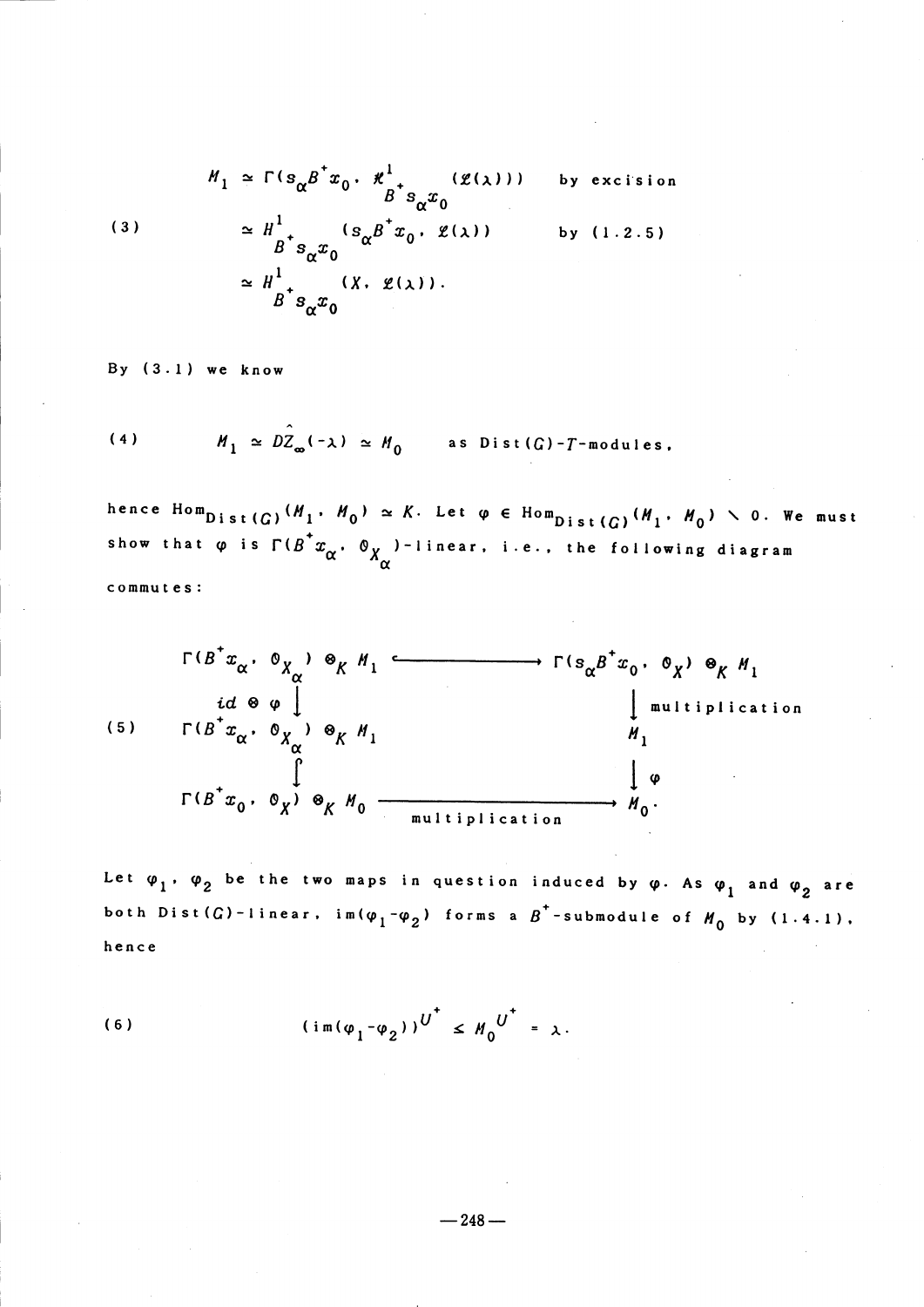But  $\varphi_{1}$  -  $\varphi_{2}$  is  $T$ -linear by (1.4.2) and

(7) 
$$
(\Gamma(B^{\dagger} s_{\alpha}, \mathcal{O}_{X_{\alpha}}) \otimes_{K} M_{1})_{\lambda} = K \otimes_{K} \lambda
$$

on which  $\varphi_{1} = \varphi_{2}$ , hence  $\mathrm{im}(\varphi_{1} - \varphi_{2}) = 0$ , as desired.

For arbitrary  $w \in W$  one just twists the above argument by  $w$ .

(3.4) 
$$
\frac{C \text{ or } 0.11 \text{ ary.}}{H}
$$
 Let  $\lambda \in X(B)$  and  $u \in W$ .

\n(i)  $\frac{u}{B} + \frac{u}{20}$ 

\n(ii)  $c h \frac{u}{B} \left( u \right) \left( x, \frac{u}{A} \right) = c h \frac{v}{B} \left( -u \cdot \lambda \right)$ .

\n(iii)  $\frac{u^0}{B} \left( x, \frac{u}{A} \right) \approx \frac{v}{B} \left( -\lambda \right)$  as  $\text{Dist}(G) - T - \text{modules}$ .

\n(iv) For  $\alpha \in \Delta$  and  $v \in X(B)$  the following are equivalent:

\n(a)  $\frac{u^1}{B} + \frac{v}{B} \left( x, \frac{u}{A} \right) \approx \frac{u^0}{B} + \frac{v}{B} \left( x, \frac{u}{B} \right)$ .

\n(b)  $H^1$   $\left( x, \frac{u}{A} \right) \approx \frac{u^0}{B} + \frac{v}{B} \left( x, \frac{u}{B} \right)$ .

\n(c)  $\frac{u^1}{B} + \frac{v}{B} \left( x, \frac{u}{A} \right) \approx \frac{u^0}{B} + \frac{v}{B} \left( x, \frac{u}{B} \right)$ .

\n(d)  $s_{\alpha} \cdot \lambda = \lambda = v$ .

\n(e) Let  $\Delta_{\lambda} = \{ \alpha \in \Delta \mid s_{\alpha} \cdot \lambda = \lambda \}$ . Then for any  $y \in \{ s_{\alpha} \mid \alpha \in \Delta_{\lambda} \}$ .

\n(f) Let  $\Delta_{\lambda} = \{ \alpha \in \Delta \mid s_{\alpha} \cdot \lambda = \lambda \}$ . Then for any  $y \in \{ s_{\alpha} \mid \alpha \in \Delta_{\lambda} \}$ .

\n $\frac{u}{b} \left( y \right) \left( x, \frac{u}{b} \right) \approx \frac{u^0}{b} + \frac{v$ 

 $B\left(yx_{n}\right)$   $B\left(x_{n}\right)$ 

Proof. Only (v) may require an explanation. We have only to establish an isomorphism as Dist(G)-modules by (1.4.2). If  $\bm{\ell(y)} \ \bm{\neq} \ \bm{0}$ , take  $s_{\alpha}$  with  $\alpha \in \Delta_{\chi}$  such that  $\ell(ys_{\alpha}) \leq \ell(y)$ . Then

 $-249-$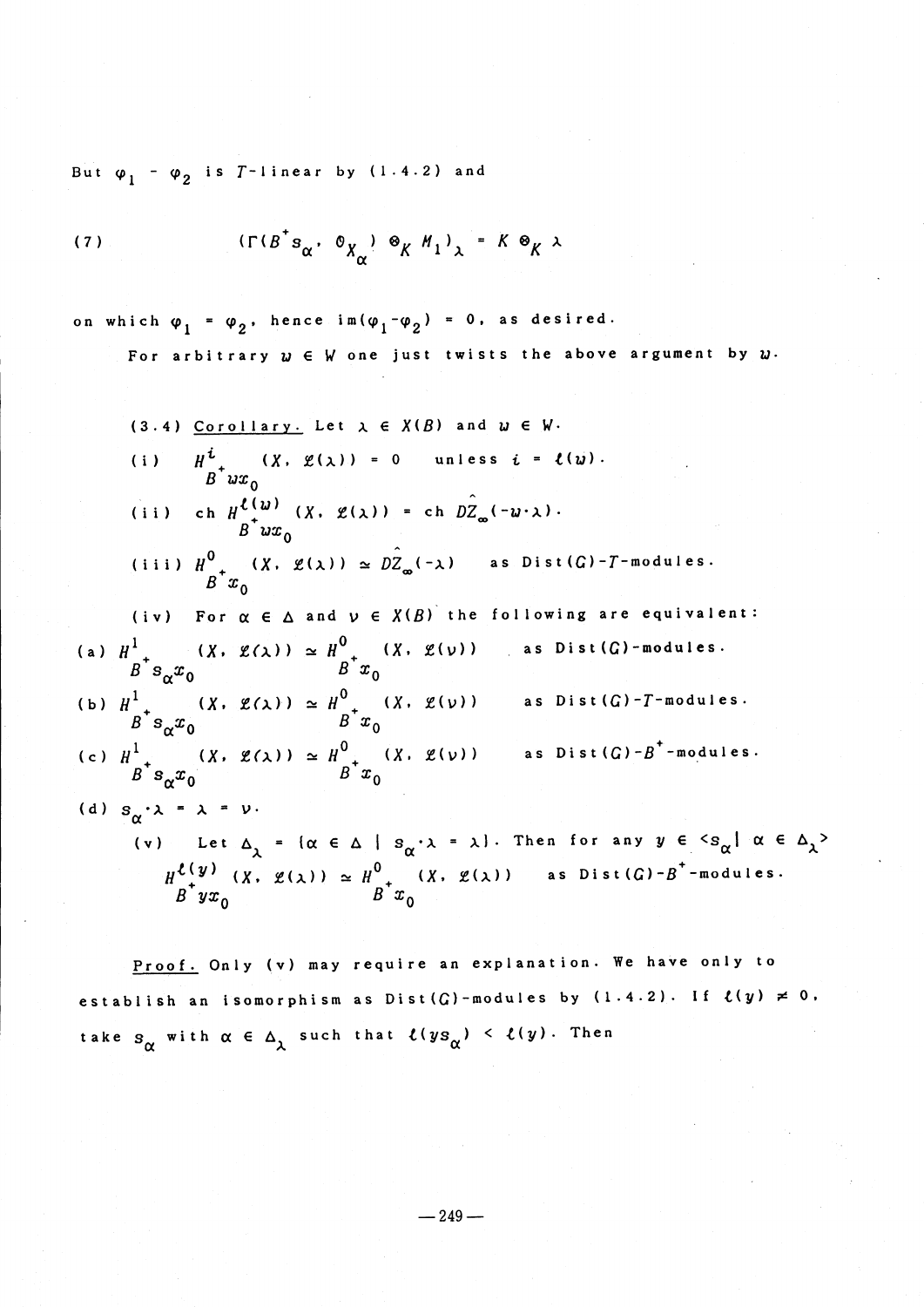$$
H_{\alpha}^{\ell(y)}(X, \mathcal{L}(\lambda)) \simeq H_{\alpha}^{\ell(y)-1}(X_{\alpha}, \pi_{\alpha}, \kappa^{1}) \simeq H_{\alpha}^{\ell(y)-1}(X_{\alpha}, \pi_{\alpha}, \kappa^{1}) \simeq H_{\alpha}^{\ell(y)-1}(X_{\alpha}, \pi_{\alpha}, \kappa^{0}) \simeq H_{\alpha}^{\ell(y)-1}(X_{\alpha}, \pi_{\alpha}, \kappa^{0}) \simeq H_{\alpha}^{\ell(y)-1}(X_{\alpha}, \mathcal{L}(\lambda)) \simeq H_{\alpha}^{\ell(y)-1}(X_{\alpha}, \mathcal{L}(\lambda)) \simeq H_{\alpha}^{\ell(y)-1}(X_{\alpha}, \mathcal{L}(\lambda)) \simeq H_{\alpha}^{\ell(y)-1}(X_{\alpha}, \mathcal{L}(\lambda)) \simeq \kappa^{1-y}_{\beta(y)-\alpha}(X_{\alpha}, \mathcal{L}(\lambda)) \simeq \kappa^{1-y}_{\beta(y)-\alpha}(X_{\alpha}, \mathcal{L}(\lambda)) \simeq \kappa^{1-y}_{\beta(y)-\alpha}(X_{\alpha}, \mathcal{L}(\lambda)) \simeq \kappa^{1-y}_{\beta(y)-\alpha}(X_{\alpha}, \mathcal{L}(\lambda)) \simeq \kappa^{1-y}_{\beta(y)-\alpha}(X_{\alpha}, \mathcal{L}(\lambda)) \simeq \kappa^{1-y}_{\beta(y)-\alpha}(X_{\alpha}, \mathcal{L}(\lambda)) \simeq \kappa^{1-y}_{\beta(y)-\alpha}(X_{\alpha}, \mathcal{L}(\lambda)) \simeq \kappa^{1-y}_{\beta(y)-\alpha}(X_{\alpha}, \mathcal{L}(\lambda)) \simeq \kappa^{1-y}_{\beta(y)-\alpha}(X_{\alpha}, \mathcal{L}(\lambda)) \simeq \kappa^{1-y}_{\beta(y)-\alpha}(X_{\alpha}, \mathcal{L}(\lambda)) \simeq \kappa^{1-y}_{\beta(y)-\alpha}(X_{\alpha}, \mathcal{L}(\lambda)) \simeq \kappa^{1-y}_{\beta(y)-\alpha}(X_{\alpha}, \mathcal{L}(\lambda)) \simeq \kappa^{1-y}_{\beta(y)-\alpha}(X_{\alpha}, \mathcal{L}(\lambda)) \simeq \kappa^{1-y}_{\beta(y)-\alpha}(X_{\alpha}, \mathcal{L}(\lambda)) \simeq \kappa^{1-y}_{\beta(y)-\alpha}(X_{\alpha}, \mathcal{L}(\lambda)) \simeq \
$$

hence the assertion will follow by induction.

 $(3.5)$  Remarks. (i) The assertions  $(3.4)(i)$  and (ii) hold free of characteristic, and appear in Kempf [9].

(ii) If  $s_{\alpha}\cdot\lambda = \lambda$ ,  $\lambda \in X(B)$ , for some  $\alpha \in \Delta$ , then

$$
H^{\bullet}(X, \mathscr{L}(\lambda)^{j}) = 0
$$

due to H.H. Andersen (cf. [6],  $([1.5.4)\cdot )$ .

(iii) In ch 0,  $(3.4)$ (iii), (iv), and (v) are replaced by the statement: if  $\lambda$  +  $\rho$   $\in$   $X(B)^{+}$ , then for each  $\omega$   $\in$   $W$ 

 $H^{L(\Omega)}_{\substack{b\to \infty}} (X, \mathscr{L}(\lambda)) \simeq H^{0}_{\substack{b\to \infty}} (X, \mathscr{L}(\omega\cdot\lambda))$  as Dist  $(G)-B^{+}$ -modules.

References

- [1] Brylinski, J.L. and Kashiwara, M., Kazhdan-Lusztig conjecture and holonomic systems. lnv. Math. <sup>64</sup> (1981), 387-410
- [2] Grothendieck. A., Local Cohomology (LNM 41), Berlin/Heidelberg/